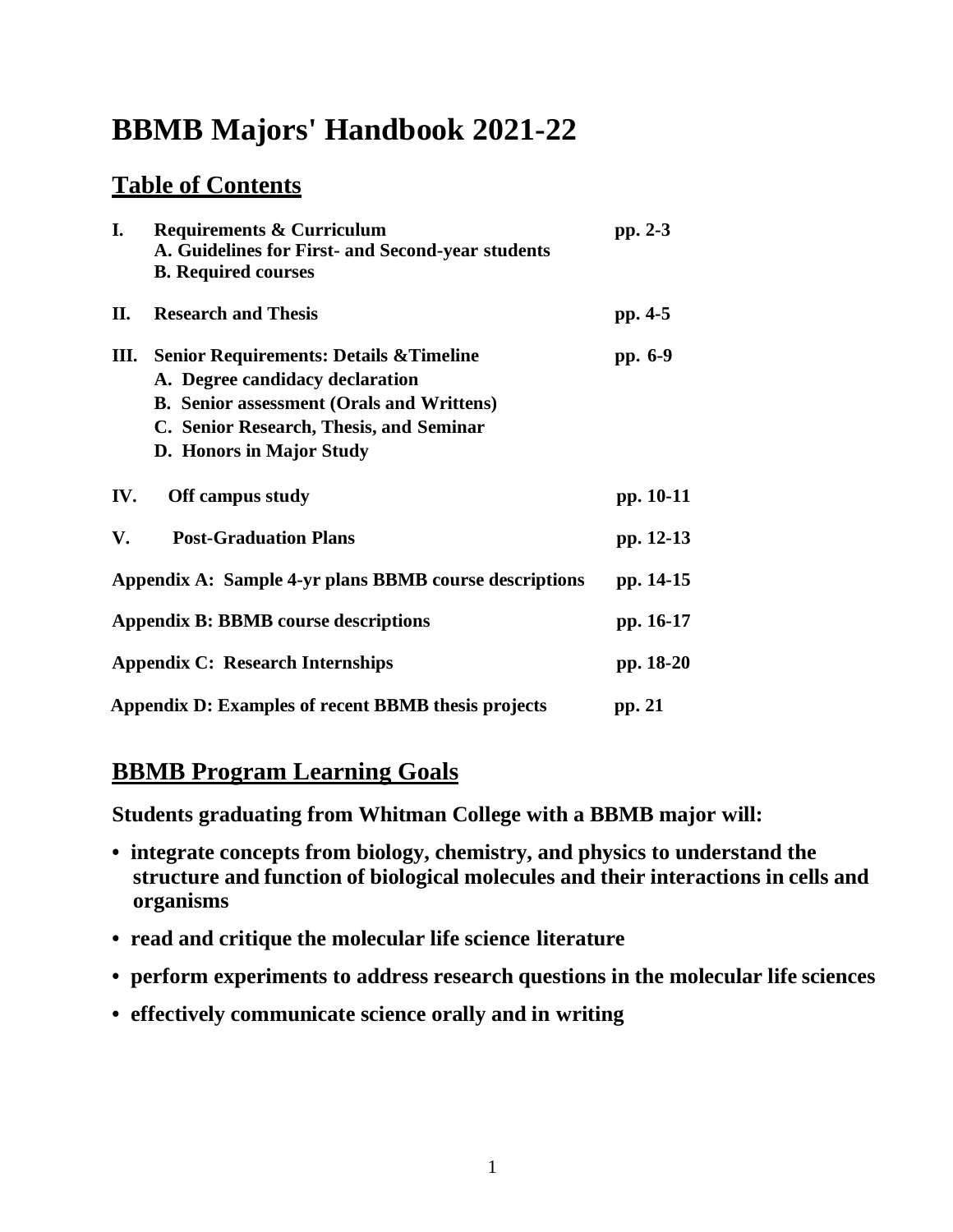## **I. Requirements & Curriculum**

## **The Biochemistry, Biophysics, & Molecular Biology (BBMB) major at Whitman College:**

The molecular life sciences have roots in the core disciplines of biology, chemistry, and physics. Since 1991, the Whitman College curriculum has included a rigorous course of study in the molecular life sciences. Originally, this was a combined major in biology and chemistry. With the addition of biophysics to the curriculum in 2002, we crafted BBMB as a new interdisciplinary program. Introductory courses in biology, chemistry, math, and physics, taken in years 1 & 2, provide the foundation for the major. Years  $3 \& 4$  include the core courses of biochemistry, biophysics, and molecular biology, along with electives in the area of interest for each student. The major concludes with senior research, a required thesis, and a senior seminar that provides a forum for seniors to present their senior research projects to faculty and students.

## **A. Guidelines for First- and Second-Year students interested in BBMB:**

BBMB is an interdisciplinary program in the molecular life sciences that has grown from three different areas of science – Biology, Chemistry, and Physics. BBMB requirements can be broken down into two categories: 1) the 100- and 200-level classes (up to 40 credits) taken in Biology, Chemistry, Math, and Physics that serve as prerequisites for 2) the 300- and 400-level BBMB core requirements and electives (23 credits). It is important for BBMB majors to complete the prerequisites in their first 5 semesters at Whitman or soon after transferring to Whitman. The purpose of this info sheet is to describe these prerequisite requirements so that you can plan out your first several semesters at Whitman. Please see the next pages for several variations on a 4-yr plan.

Whatever your major may be, remember to consult the College Catalog (aka course catalog) for details on any major program, its requirements, and information on individual classes. Also, the catalog spells out all of the college's General Studies (Distribution) requirements. The College Catalog shows *everything* you need to know to complete your graduation requirements. Consult it *frequently*!

The key to completing Whitman's BBMB major in 4 years is to complete the classes listed below by the *end of the fall semester of your junior year* (or before you engage in off-campus study, whichever comes first).

## **Key prerequisites to complete by the end of your 5th semester (1st semester of junior year) Math 125, 126, and 225 (Calculus I, II, and III)**

If you had calculus in high school you may be able to start your calculus series at the 126 or 225 course level, as determine by a placement examsoffered by the Math Department (see their webpage). The 125, 126 courses are co/pre-requisites for Physics 155,156 and 225 is a pre-requisite for BBMB 324 (Biophysics).

## **Physics 155 and 156 (General Physics Series with labs, has a Math 125/126 pre- or co-req)**

This series is a pre-requisite for Biophysics and has twice-weekly, 1.5 hr labs.

*Heads up #1!* This is the more advanced intro physics series. Phys145 can substitute for Phys 155, but you must take Phys 156.

*Heads up #2!* This series starts in the **Spring**: Phys155 is offered only in Spring, Phys156 only in Fall. You *must* start the Physics series by *Spring semester of second year* to complete the BBMB major in 4 years, since 156 is a prerequisite for Biophysics, which is offered only in Fall.

## **Chemistry 125 & 126;** *or* **Chemistry 140 (General Chemistry series with labs)**

You will take a placement exam to determine if Chem 125 or Chem 140 is the appropriate course (see Chemistry webpage). Chemv140 is a more advanced, faster-moving version of Chem 125/126.

## **Chemistry 245 & 246 (Organic Chemistry series with labs, has General Chemistry series pre-req)**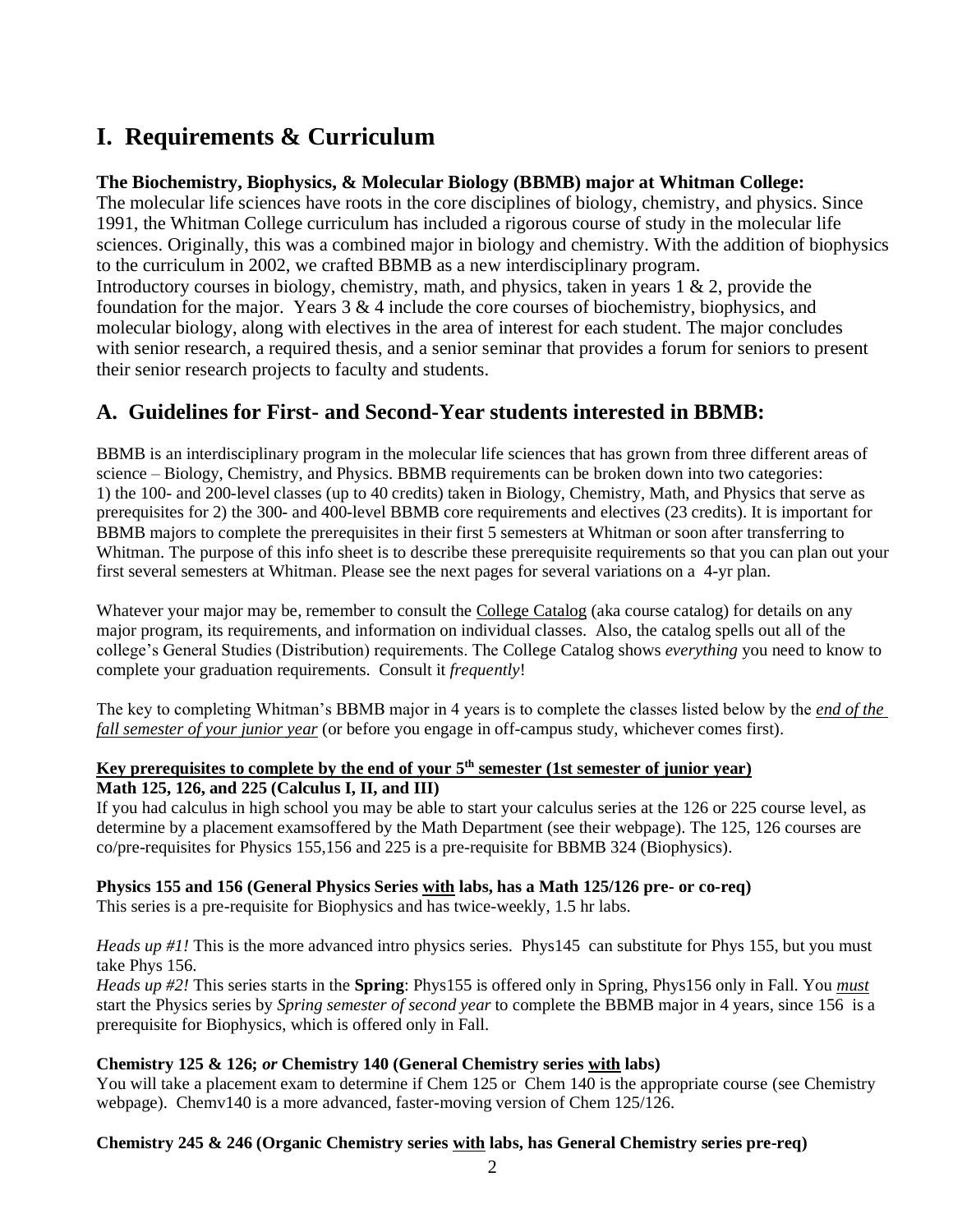This series is typically taken in second year, though students who complete Chem140 in Fall of the first year may be able to take Chem245 in Spring of first year. Chem 246 must be completed prior to enrolling in BBMB 325 (Biochemistry).

**Biology 111 (Biological Principles with lab, has a General Chemistry pre-req; offered Fall and Spring)**  This class has General Chemistry (either Chem125/135 or Chem140) as a prerequisite. Students can take this class in the Fall of the  $2<sup>nd</sup>$  yr or Spring of the  $1<sup>st</sup>$  yr.

**Biology 205 (Genetics, has Biol 111 pre-req; Lab,Biol 206, is not required; offered Fall and Spring)** Students typically take this class in their second year. It is strongly recommended to take Genetics before Biochemistry.

#### *\*\*\* SAMPLE 4-yr course plans are shown in Appendix A at the end of this handbook.*

## *B. Required courses for the BBMB major:*

- 63 Credits (including all introductory chemistry and calculus credits)
- Required Courses
	- Biology 111, 205
	- Chemistry 125/135 & 126/136, or Chemistry 140; Chemistry 245, 246, 251, 252
	- Physics 145 or 155, and 156
	- Mathematics 225 (prerequisite Mathematics 125 and 126)
	- Upper level core classes: BBMB 324, 325, 326, 334, 335, 336
	- At least seven additional credits in courses numbered 200 and above from biology (excluding Biology  $206$ ), chemistry, computer science, mathematics  $\&$  statistics, or physics
	- Senior year thesis and seminar classes: Three credit*s* of BBMB, Biol, Chem, or Phys 490 (Thesis), plus one credit of BBMB 400 (Senior Seminar; spring only). December grads: you *must* enroll in BBMB 400 in your final *spring* semester at Whitman, whether or not you have completed your senior research. 490 credits should be taken during your senior year, regardless of when you do your thesis research.
	- Other notes on the major
	- Only 1 credit of Chemistry 401 or 402 or Mathematics 299 may be applied toward the major

 $\circ$  Up to two credits of independent projects (Biology 481, 482, Chemistry 390, 451, 452, Computer Science 481 and 482, or Physics 483, 484) can count toward the major

 $\circ$  The P-D-F grade option is not allowed for any courses which apply to the major

○ Off campus study courses can also be used as electives to fulfill major requirements. Before enrolling in OCS programs, discuss elective possibilities with your academic advisor or the BBMB program director, providing catalog descriptions of specific courses in question, when you do so. [See pages 9-10 of this handbook for more information on study abroad.]

## *\*\*\* Full course descriptions for BBMB required courses are listed in the college course catalog annd Appendix B at the end of this handbook.*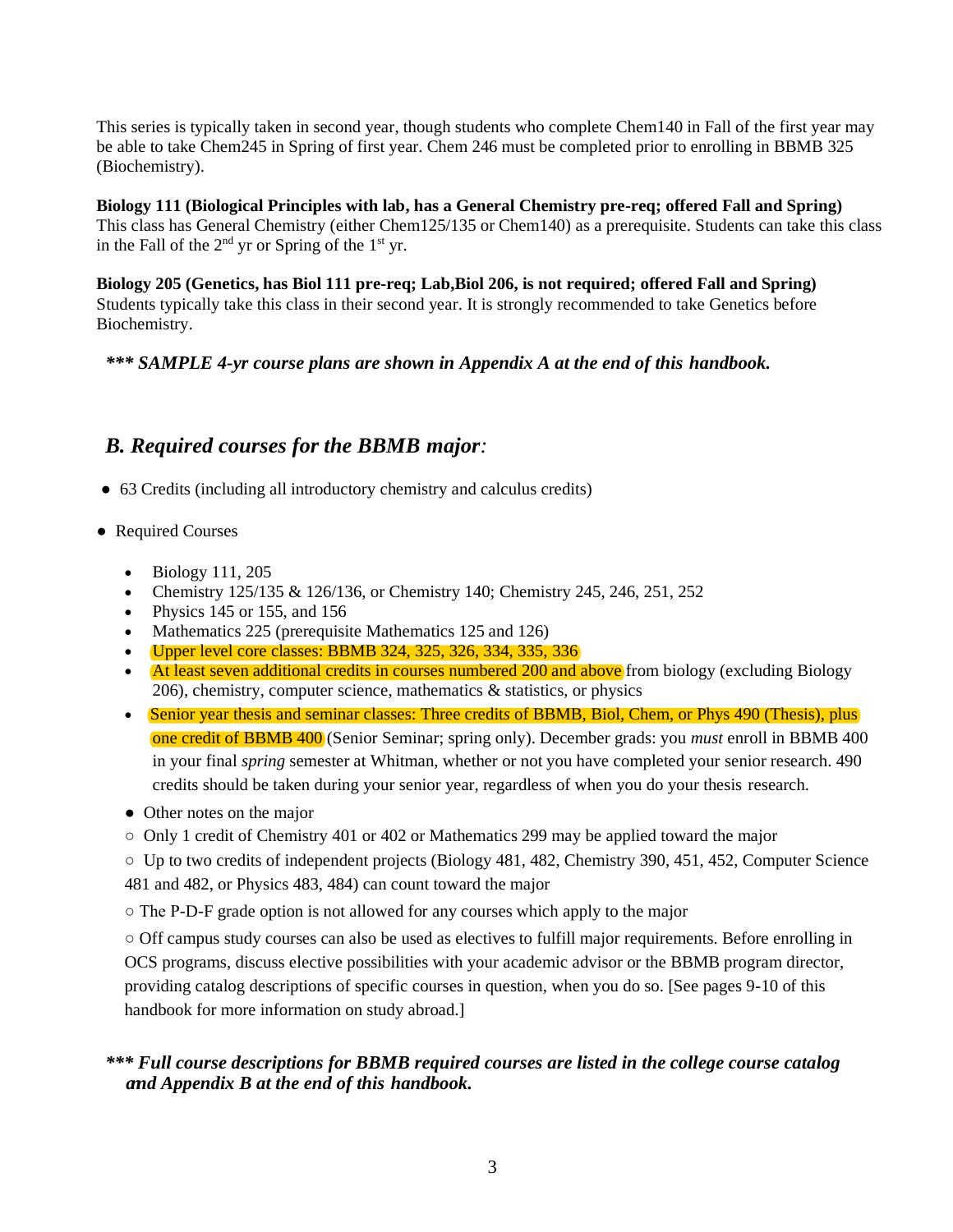## **II. Research & Thesis (BBMB 490)**

All BBMB students must do a research project that can serve as the basis for the senior thesis. Projects typically involve laboratory work, but can involve clinical or epidemiologic research, or, in rare cases, review and critique of data from the literature, as long as it's done to assess an hypothesis in the molecular life sciences. Your research project does *not* need to be biochemical or molecular: most research in Biology or Chemistry can be used for a BBMB senior thesis. If you aren't sure about whether a research opportunity is BBMB thesis-worthy, discuss it with your advisor.

The Whitman BBMB program is very flexible with regard to the research requirement: there is no set minimum number of hours for an acceptable research project, and the projects can (hypothetically) be done at any time between the sophomore year and the end of senior year at Whitman. They can be done on- or off-campus, part-time or full-time, during a summer, or during the academic year. The important thing is to take part in a supervised research project for which you obtain and/or analyze data, and then to communicate your results in your senior thesis and seminar.

Once you find a potential thesis project, it should be approved for use as a thesis project by a BBMB "thesis advisor" - preferably before the end of your junior year. If you do research with a Whitman prof, they will likely serve as your thesis advisor. If you line up a project somewhere else, discuss it with Biology, Chemistry, Physics, or BBMB faculty whose research or teaching interests are most-closely related to your project, and see if they are willing to serve as your on-campus thesis advisor during your senior year.

#### **Thesis and seminar credit, and your thesis advisor**

Students get credit for research data analysis, thesis writing, and research seminar presentation during their senior year. For this, you must register for a total of 3 credits of BBMB, Biol, Chem, or Phys 490 during your senior year, and take the BBMB 400 seminar in your final *spring* semester at Whitman. The 490 credits can be split between fall and spring, or they can all be taken in the spring of senior year. Even if you do your research prior to your senior year (e.g., during junior year, or a previous summer), you must register for 490 during your *senior* year, because technically, 490 credits are for thesis work.

Registration for a section of 490 will require consent from your thesis advisor: a Whitman BBMB, Chemistry, Biology, or Physics faculty member who has agreed to serve that role. They will work with you throughout your senior year to guide you through your thesis writing and your senior seminar presentation. For thesis credit, your research advisor must approve your research project and agree to serve as advisor for it, and they will provide consent for you to register for their section of 490. After that, you'll work with them to prepare your senior seminar (to be presented in BBMB 400 in spring of your senior year), and to complete your thesis (due on the last day of classes of your senior year).

## *\*\*\* Hey juniors! Each Fall, BBMB faculty hold an info session on research and thesis. Go to it! Also, suggestions on where to hunt for summer research internships, and examples of recent BBMB senior research projects are provided in Appendix D.*

*\*\*\* Near the end of your junior year, you will be asked by the BBMB program director to provide information on your plans for thesis research*.

*\*\*\* If you do not identify a thesis advisor and project by August of your senior year, you will be assigned to a faculty member for your senior thesis.*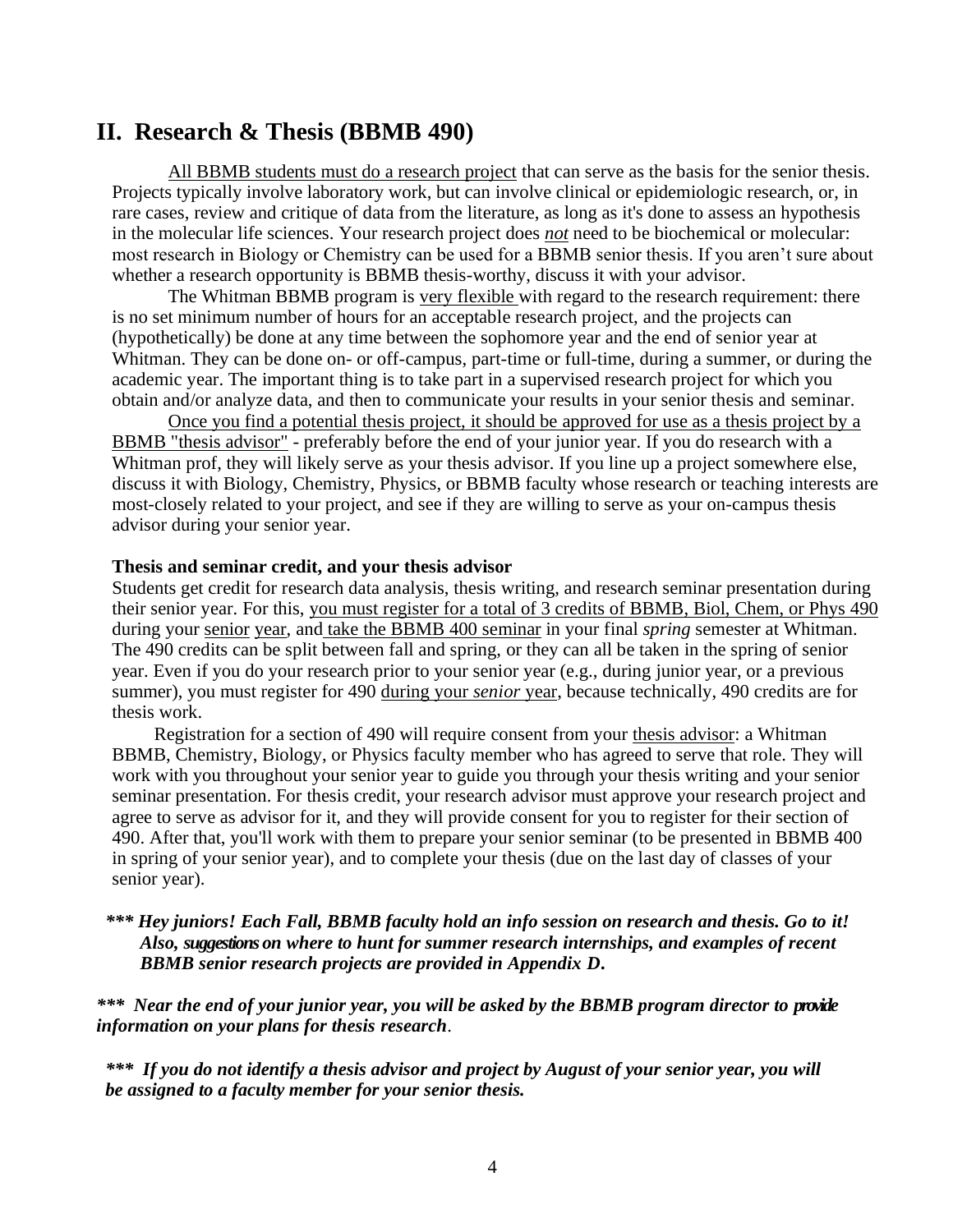#### **Finding a research gig: What to do and when to do it**

You should start thinking about finding a research project in the late fall of your junior year, at the latest. You can work in a lab at Whitman (or elsewhere in Walla Walla) during your senior year, or do a summer research internship at Whitman or off campus such as at a university, research institute, hospital, biotech company, or government laboratory. Many summer positions carry stipends and involve 8 - 10 weeks of full-time work - but shorter internships, or part-time, unpaid laboratory projects are also totally acceptable. And the research need not be done in the senior year; some students write their theses on research done in sophomore or junior summers, or during study abroad (this can be done if you keep records of all of your laboratory data and methods). As stated above, *BBMB is very flexible with regard to the research requirement*.

There are lots of ways to find a thesis project. You can find internship possibilities online, work with a professor at Whitman, find a spot at a university, hospital, government agency, or biotech company near home, or do research during study abroad. Pay attention to the frequent notifications posted on the BBMB and Biology list-serves. Many students find opportunities at other universities through word-of-mouth or personal connections. More details are provided below, in section III.

Once you find a potential research project, you need to identify a Whitman faculty who can approve the project, and then serve as a thesis advisor. It's best to do this in spring of your junior year. However, if you run into difficulties or change projects, you can finalize advisor arrangements any time before the end of add/drop period September of your senior year (that's the deadline for finalizing your 490 registration). Your research advisor need not be one of the core BBMB profs - Chemistry and Biology faculty commonly serve as BBMB research advisors. Talk to faculty or look at their course offerings and web pages, and contact the professor(s) who have research expertise most closely related to your research project. [For example, if you do research in protein structure, Prof. Juers might be the best advisor; if you work in neurobiology it might be Prof. Withers; for gene regulation, it might be Prof. Vernon, *etc.*]. Then, register for your advisor's section of 490 in your

#### *\*\*\* Juniors: Attend the Bio/BBMB research/thesis info session given each fall.*

*\*\*\* Keep in mind: you* **don't** *need to land a competitive full-time internship - many Whitties find great research gigs on their own by contacting professors at universities or biotech companies. Talk to BBMB and Bio seniors about their research to get ideas*

*\*\*\* If you arrange a good internship early enough in your junior year, you can apply for funding from the Student Engagement Office. Their deadline is usually in late March.*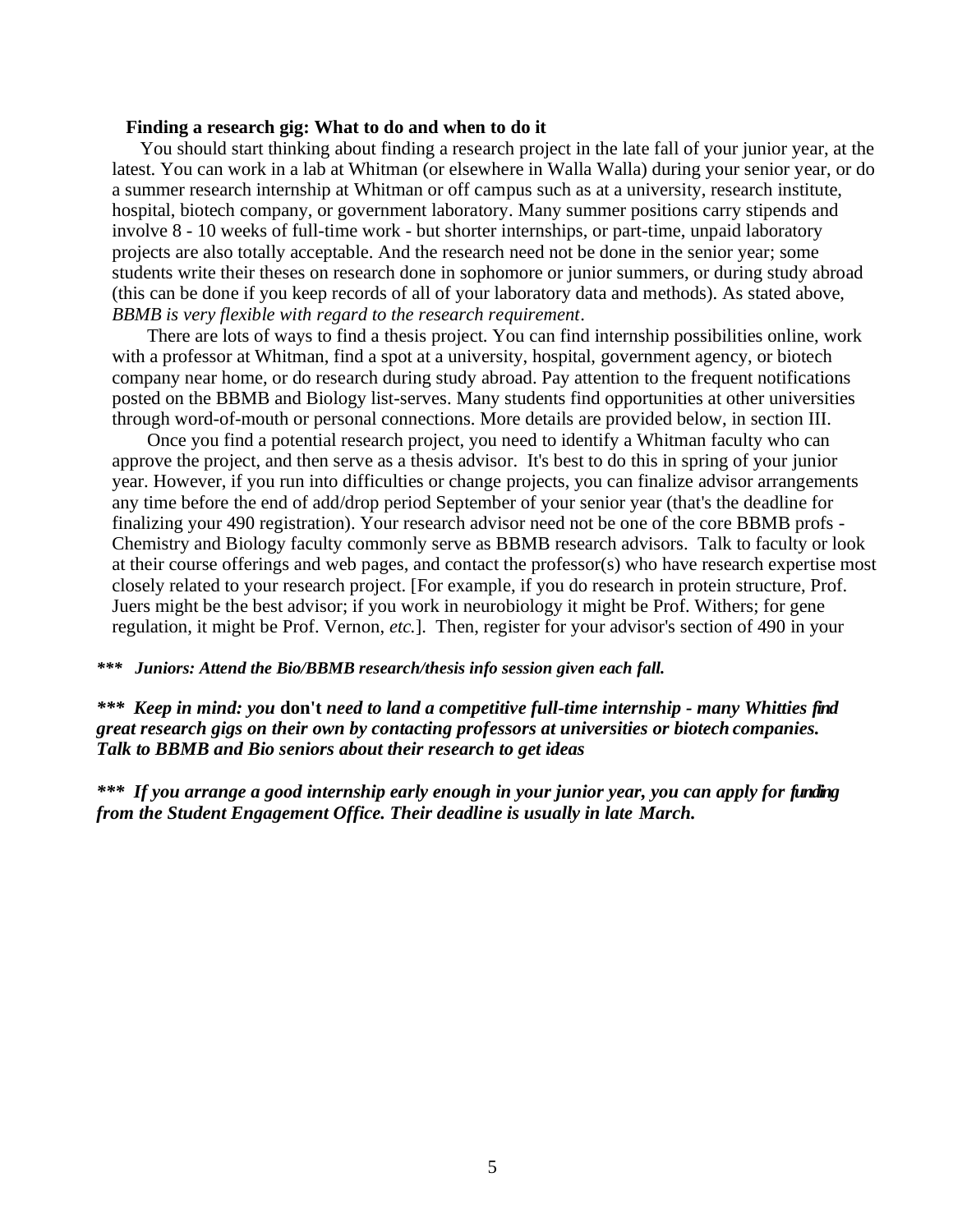## **III. Senior Year Requirements – Timeline and Details**

Some of these requirements include forms that must be filled out by a particular deadline. Exact deadline dates can vary from year to year. Consult the Whitman Senior Handbook https:/[/www.whitman.edu/registrar/services-for-students-and-alumni/senior-handbook#adc](http://www.whitman.edu/registrar/services-for-students-and-alumni/senior-handbook#adc) for updated info. Pay attention to announcements from BBMB during your junior and (especially) senior years. Your graduation may depend on it!

## **A. Degree candidacy declaration**

 This form comes from the Registrar's office and must be completed by *all seniors* who wish to graduate. It is typically due in early November. Consult the current Whitman Senior Handbook for the deadline.

## **B. Senior Assessment – Orals and Writtens**

**1) Written:** The senior thesis will serve as a written component of your senior assessment. Your thesis is supervised and graded by your thesis advisor, but an advanced draft of the thesis itself will be appraised by at least one other member of the BBMB faculty, chosen by your thesis advisor or the BBMB director.

*\*\*\* In April of your senior year you will receive an email from the BBMB Director to upload a draft of your thesis on the BBMB Canvas site.* **Do this***: it's how we collect theses to determine if you pass your senior written exam. Pay attention to this and all other BBMB emails throughout your senior year!*

**2) Orals:** *YOUR ORAL EXAM WILL BE SCHEDULED FOR YOU* and you will be informed of the date and time. Approximately 1/2 of senior orals will be scheduled for the fall semester (November or early December); the rest will take place in January and early February, starting immediately after winter break. You will be notified of the exact date at least 2 weeks before the date of your exam – but the info above is sufficient for you not to be caught off-guard.

Your oral exam will be conducted with 2 faculty members from the BBMB program. The purpose of the exam to gauge your grasp of fundamental biomolecular vocabulary and concepts covered in required courses, your ability to think on your feet, and your comfort discussing molecular life science. Questions will *not* be limited simply to material you covered in your classes; rather, they will try to address your integration of factual material and ideas in biochemistry, biophysics, and molecular biology, and their application in biological systems. Some questions will ask you to apply stuff you know to new scenarios. There is not a predetermined set of questions for these exams - each one is different. You may be asked to look at images or draw chemical structures or cartoons on the board, to propose experiments, or interpret data. Unlike written exams, there is opportunity for back-and-forth communication in these orals: you may ask for clarification of questions or simply say that you don't know. The oral exam will last  $~45-50$  minutes. The faculty will then discuss your exam and determine whether the exam was a pass (or a fail), and will inform you of the result. If you do not pass the exam, you'll be scheduled to take it again no sooner than 3 weeks after the first attempt.

Later in the year, faculty will consider your performance on your oral as one criterion when faculty discuss nominations for honors candidacy (see below).

#### **Here is a general list of topics that are often included in oral exams**

• Biological, Chemical, and Physical Foundations Thermodynamics **Kinetics** Equilbria (especially acid-base) Bonding, structure, reaction mechanisms Cell structure, function, and communication

• Molecular Life Science Integration Biomolecular Structure/Function Relationships Catalysis Bioenergetics and Metabolism Signal Transduction

#### Evolution

Gene and genome structure, expression, and regulation Gene and genome mutation, inheritance, and evolution Functions of macromolecules and biophysical principles in the development and physiology of organisms.

Genome Maintenance and Expression Gene regulation and relationship to biological processes Relationships between genes, proteins, and evolution Experimental methods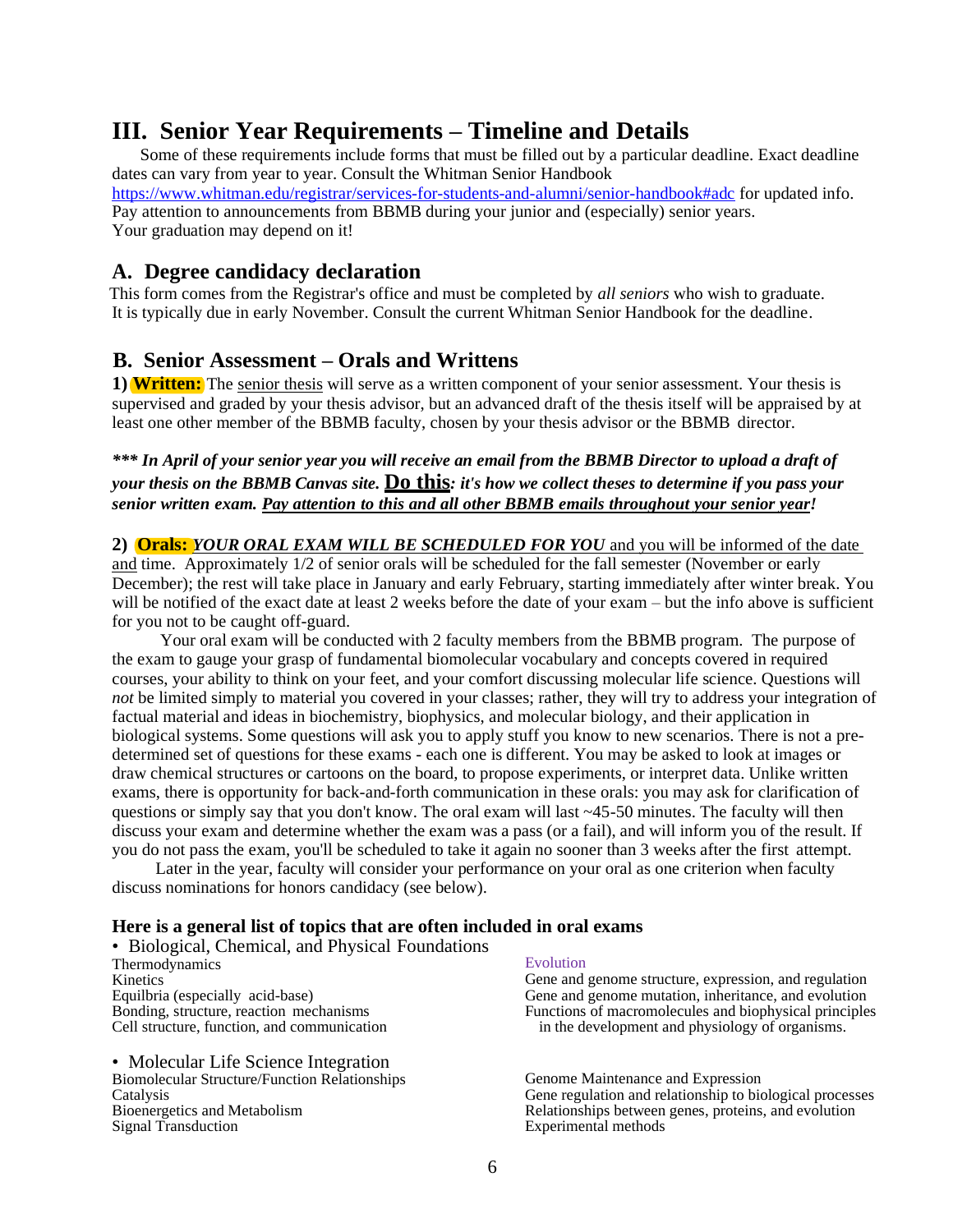## **C. How to complete Senior Research, Thesis, & Seminar**

Details on finding a reseach project and thesis advisor are described in detail in Section II

## *Required steps for SENIORS:*

### **490**

*You must register for a total of 3 credits of senior research/ thesis in either the Fall OR Spring semester of your senior year*. You get credit for thesis work by registering for 490. Even if you did your research as a junior, or in a previous summer, you still should register for 3 credits of 490 during your senior year. Registration will require consent of your research advisor; enroll in his/her section. The three credits *may* be taken all in fall, all in spring, or divided up between Fall and Spring semesters. If you take all three credits in the Fall, you *must* complete the written, graded thesis in the Fall. Only do this if you are graduating in Dec. or are *certain* you will finish the thesis by the last day of classes in December.

You must have consent from your thesis advisor to register for this required class. So, if you didn't find a thesis advisor at the end of Junior year, get one right away at start of senior year.

## *\*\*\* Remember: if you do not identify a thesis advisor and project by August before the beginning of senior year, you will be assigned to a faculty member for your senior thesis.*

## **BBMB 400 Senior Seminar**

This class is held each spring, typically in a MW morning time slot. It's *required* for all BBMB seniors, or for juniors planning to graduate the following December. *You must register for this class in your final spring semester at Whitman*. (*ie*, December graduates graduating a semester early must enroll and attend the class in spring of their junior year - even if thesis work isn't ready for presentation.) The course is mainly devoted to student seminars describing senior research projects; literature presentations on recent research breakthroughs may be included as the schedule permits.

*Your seminar date will be scheduled for you* by the BBMB 400 instructor**,** and you will be informed of the date at least two weeks in advance. Students who completed their research over the summer will usually be scheduled earlier and those continuing the project during the spring semester will likely be scheduled later in the semester. Information on the length of the talks and grades will be provided on the BBMB 400 class syllabus. *Work with your 490 thesis advisor to organize and prepare your seminar presentation*.

 \*\*\* *December grads must remember to take BBMB400 in their last spring semester at Whitman even if their research and thesis won't be complete until the following fall semester. December grads also must arrange w/ the BBMB Director to give their senior research presentation near the end of their final fall semester, if they do not present in BBMB400 the previous spring*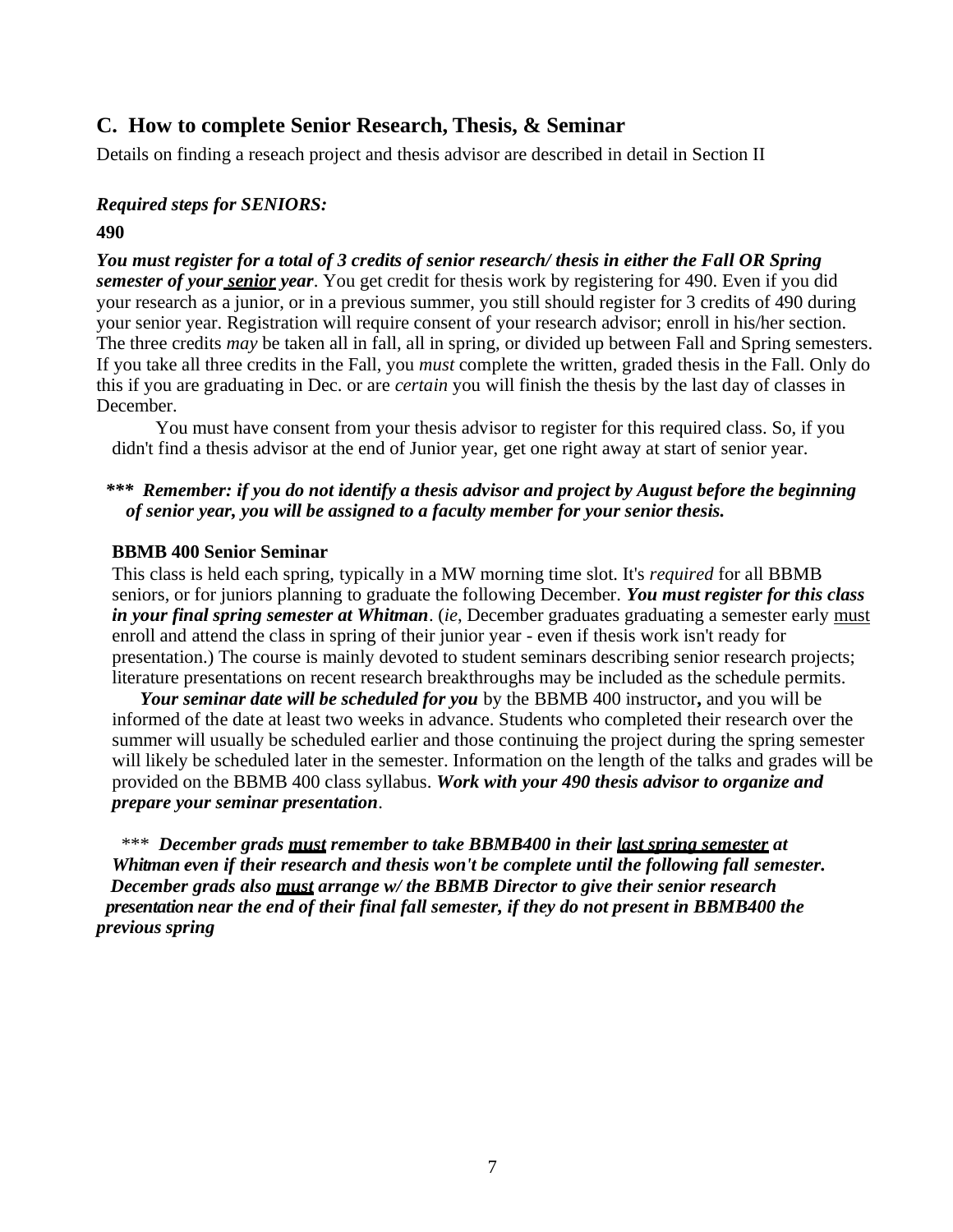## **D. Honors in Major Study**

In BBMB, honors is not something you have to think about or apply for. Nobody is to actively seekhonors; honors will be awarded to students who meet the criteria listed below. Your job is to excel asa student, both with course work and (especially) research endeavors. Typically only one or two students per year earn honors in BBMB.

## **Honors criteria:**

Commitment to research and excellence in the senior thesis are the chief criteria for honors in BBMB. To be considered an honors candidate, you must also achieve the grade minima and earn distinction on your oral and written senior assessments, as described below.

A. Honors at Whitman requires a GPA of at least 3.3 overall and 3.5 in the major. These are college requirements that apply to honors in all departments.

To qualify for honors, students must pass their senior exams with Distinction. The BBMB senior exam consists of written and oral components (see above). To qualify for honors you must get distinction on both components, as judged by all faculty involved with your oral exam and research/thesis appraisal. By mid-March you will be notified by your thesis advisor if you have been nominated for honors candidacy. For distinction on your written exam, you will consult with your thesis advisor and submit a complete, high-quality draft of your thesis for appraisal by about April 20. Submit it to your thesis advisor and a second faculty reader selected by the BBMB Director. Then your thesis advisor, along with that 2nd faculty reader, will determine whether your research project, thesis progress, and thesis quality meet the criteria for honors. An outstanding thesis is one of the main criteria for honors in BBMB.

B. Support of your thesis advisor. *Most important*, to qualify for honors you must do an outstanding job with your senior research, thesis, and seminar. In BBMB, honors is not just based on grades and exams: it's reserved for students who demonstrate a sustained commitment to research during their time at Whitman, and excellence in the communication thereof. To earn honors, you must complete a research project of suitable scope according to criteria set by your thesis advisor, and excel throughout the year in the thesis writing process, according to the expectations of your advisor and other faculty involved in appraising your thesis progress and the thesis itself.

*\*\*\* If your thesis advisor considers your thesis progress of honors caliber, s/he may*  discuss *tepossibility of honors with you during your senior year, and will more formally notify you of honors candidacy in March of your senior year after conferring with the BBMB faculty.*

*\*\*\* Sustained commitment to research and excellence in the senior thesis are major criteria for honors in BBMB If you are nominated as a candidate for honors and are interested in pursuing it, you must have a high-quality draft of your thesis completed and submitted for appraisal by BBMB faculty by April 20.*

C. In addition to excelling in your orals and thesis work, you must get an A or  $A<sup>+</sup>$  grade in the BBMB 400 senior seminar course. This grade in this class is based on the quality of your research presentation and on your participation in the form of attendance, questions, and discussion.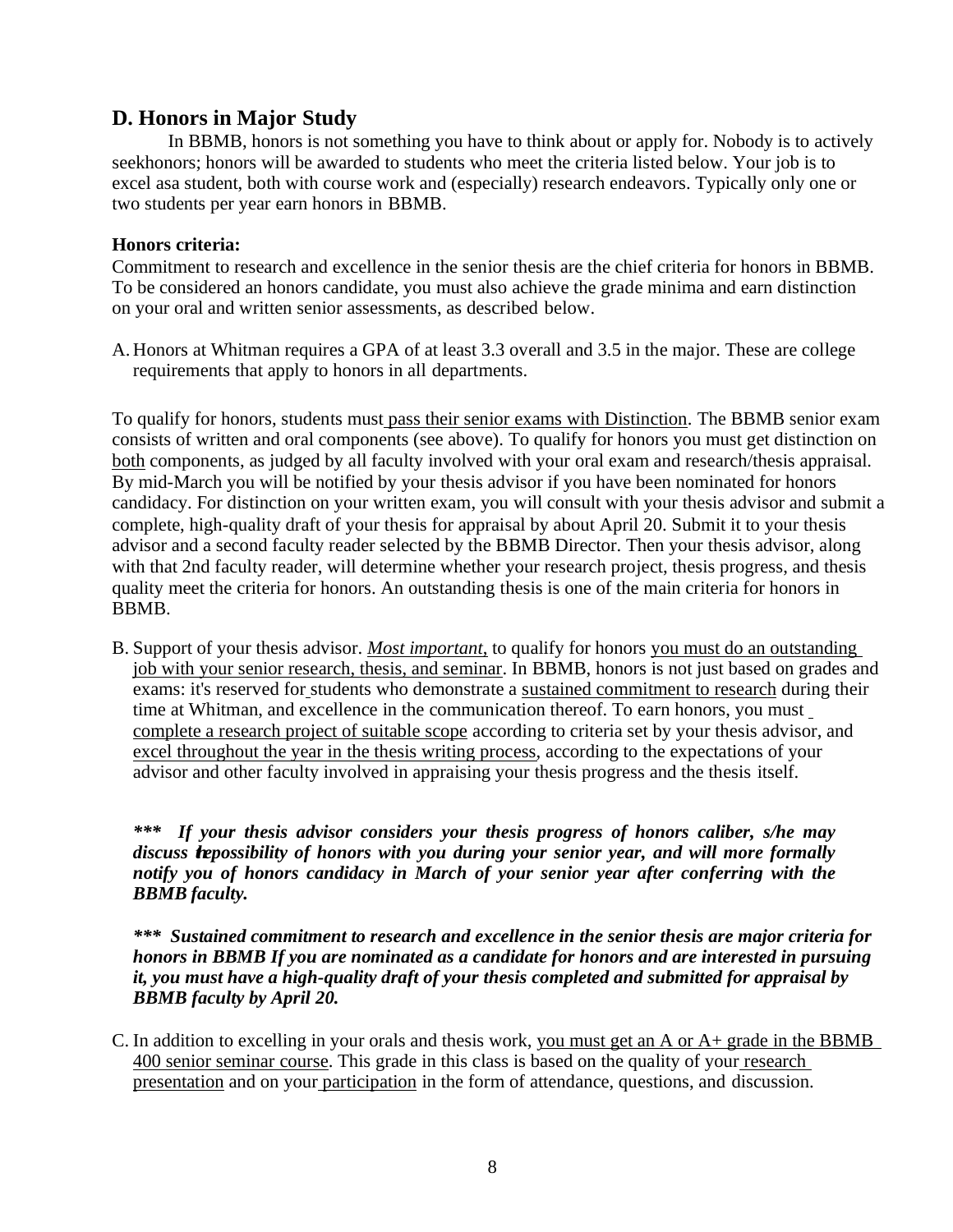*By about March 15th of your senior year*, oral exams should be completed and you should have made significant progress on your thesis for the BBMB faculty to determine whether you are an honors candidate. At this point, based on these criteria, the BBMB faculty, in consultation with your thesis advisor, may nominate you for honors candidacy and will inform you of this status.

*Thesis appraisal: Special rules for honors thesis:* If you are a viable honors candidate, a penultimate draft of your thesis must be read and approved as honors caliber by one additional BBMB-associated faculty, in addition to your research advisor. By  $\sim$  April 20th you may be asked to distribute your thesis to a second faculty reader ("appraiser") in the BBMB, Biology, Physics, or Chemistry program. Your draft thesis will be appraised to determine if it meets the criteria for honors - so if you have been nominated for honors, you should submit a complete and excellent draft at this step. After you get comments back, discuss suggested revisions with your advisor and finalize your thesis.

Complete honors theses must be submitted to the library by the last day of classes. Penrose has specific rules about honors thesis format and submission. In April of your final semester, *check with Penrose about paper requirements, special formatting, electronic submission, and the exact due date for honors theses*. Also, be sure to *fill out the electronic submission/distribution form and get your thesis advisor's signature on it*. Submit your completed thesis to your thesis advisor and to Penrose library by the deadline*.* Your thesis advisor will determine the final grade at semester's end.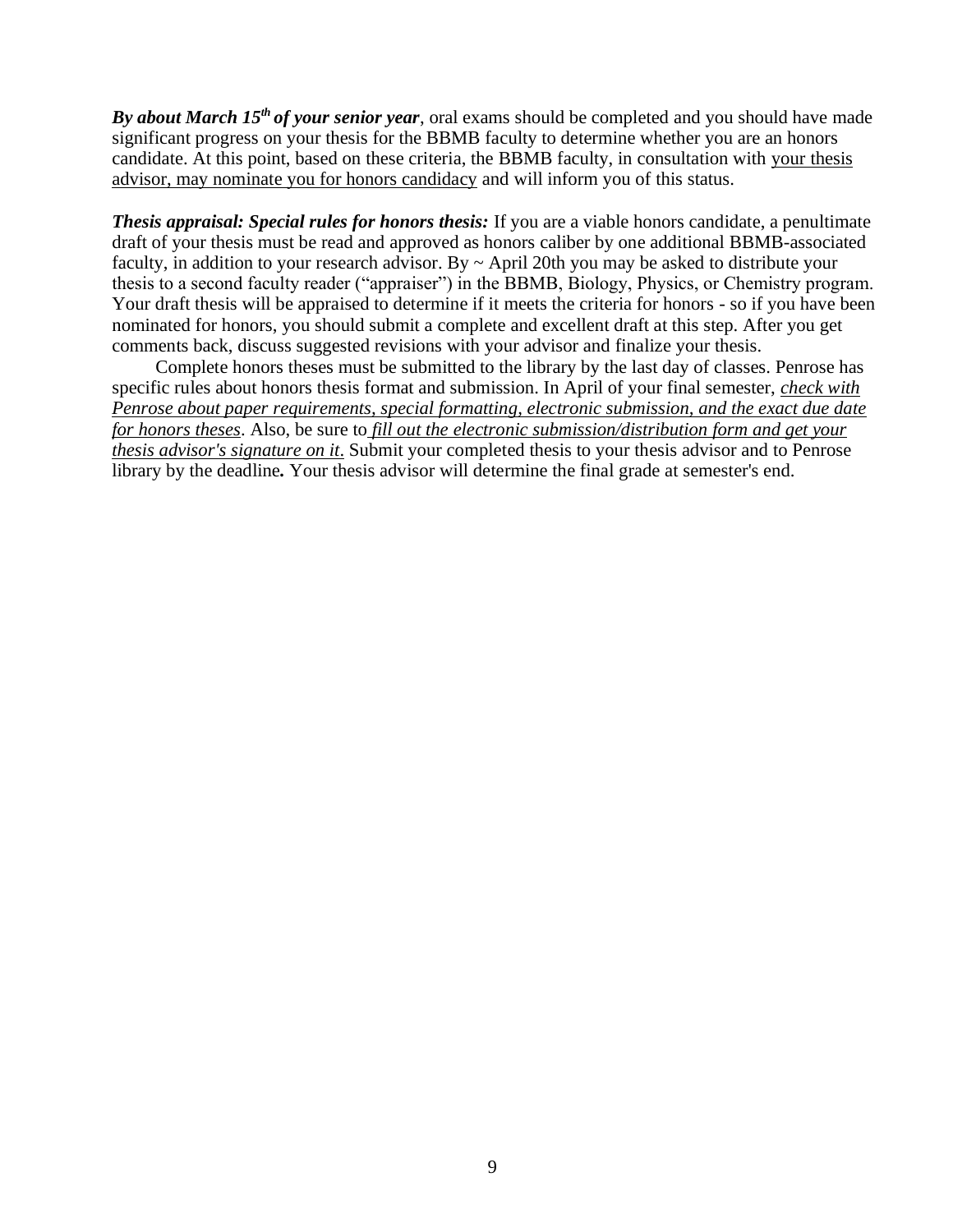## **IV. Study Abroad**

*Thinking of study abroad?*... BBMB majors can go for study abroad in the junior year, *if* all calculus, introductory physics, and organic chemistry requirements are completed before the semester abroad. When making plans to study abroad, note that it's easier to find suitable electives than substitutes for core required upper-level courses and labs.

When Biophysics is offered in the fall semester, it's possible to go abroad in either fall or spring of your junior year. What you choose to do will affect when you take your upper-level classes. To go abroad in the fall of junior year, BBMB majors should start the introductory physics sequence in spring of their first year. If you start physics in spring of your second year, you should go abroad in spring of junior year so that you are at Whitman to complete intro physics in the fall semester. An alternative is to take one or both semesters of calculus-level general physics at another institution over the summer.

## *Abroad in Fall*

Junior Fall: Abroad Junior Spring: BBMB 325, BBMB 335 Senior Fall: BBMB 324, 334; 326, 336

## *Abroad in Spring*

Junior Fall: BBMB 324, 334, 325 OR Junior Fall: BBMB 325 Junior Spring: Abroad Junior Spring: Abroad Senior Spring: BBMB 335 Senior Spring: BBMB 335

Senior Fall: BBMB 326, 336 Senior Fall: BBMB 324, 334; 326, 336

Depending on where you go for study abroad, it may be possible to find a class that can substitute for one of these upper-level core classes. Here's what to look for:

1) \*\*Off-campus Biochemistry\*\*: If you are looking for an off-campus (domestic or abroad) course to be the equivalent of BBMB325, it must include content on protein structure/function; enzyme kinetics and mechanisms of action; bioenergetics, and energy metabolism. Coverage of cell signal transduction is also desirable.

An off-campus biochemistry lab (for BBMB335 equivalency) must include techniques for the purification and characterization of proteins.

2) \*\*Off-campus Molecular Biology\*\*: If you are looking for an off-campus (domestic or abroad) course to be the equivalent of BBMB326, it must include content on DNA/RNA structure/chemistry; molecular research techniques; and genome organization and expression. Importantly, there should be a lot of coverage of gene regulation mechanisms. Molecular lab is also required, so the class should have an associated lab component, or you'll need to find an additional Molecular/Cell lab class. A study-abroad molecular biology lab (for BBMB336 equivalency) must include some standard techniques of DNA manipulation and analysis [e.g. DNA isolation, PCR, agarose gel electrophoresis, molecular cloning] and some analysis of gene expression [e.g., RT-PCR, RNA blotting, reporter gene experiments, or transcriptome analysis]. It should also include genome database use and BLAST searches. If you can't find a such a lab abroad, you'll have to take BBMB 336, Biology 206, or another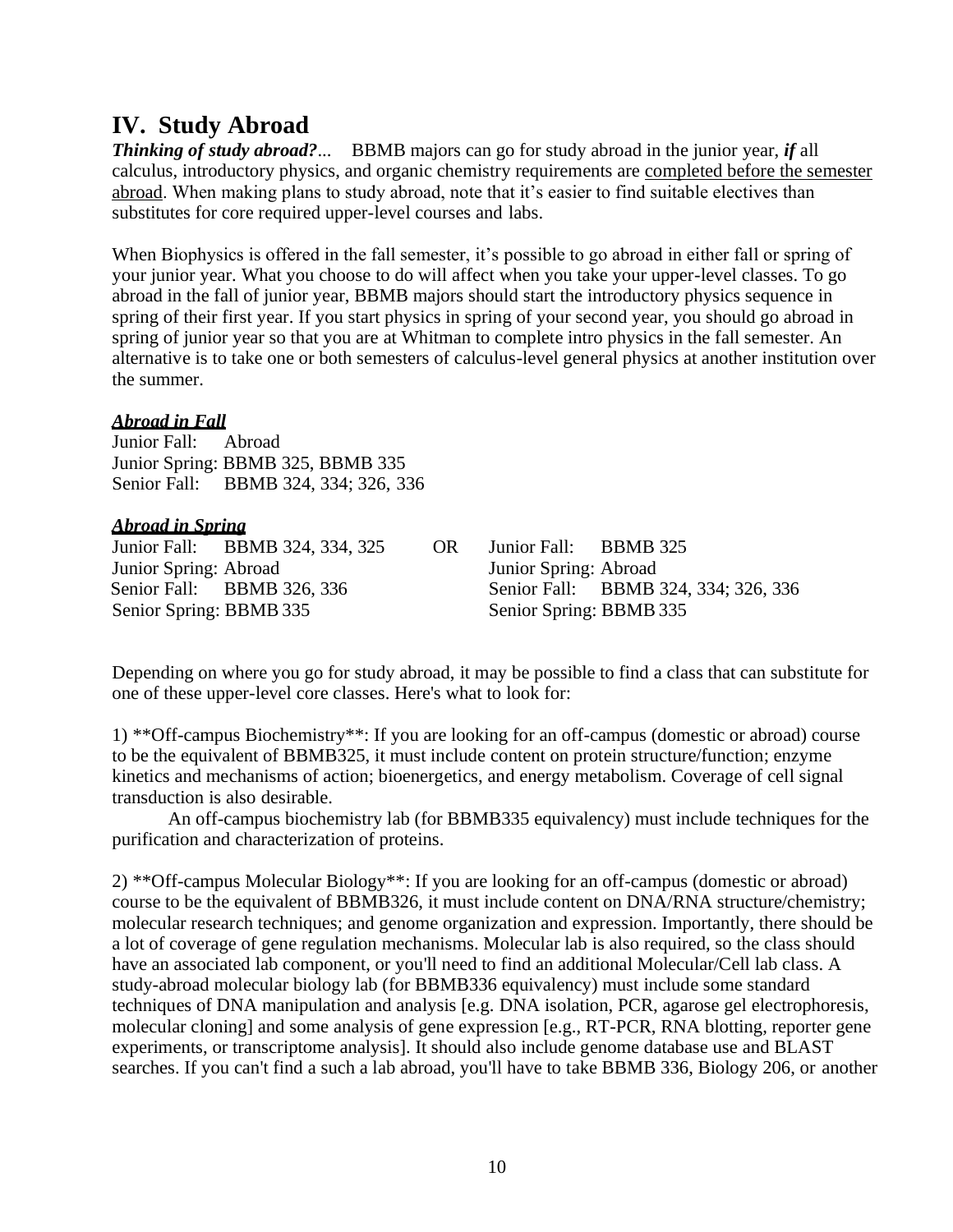suitable molecular/cellular lab after you return.

3)\*\*Off-campus Biophysics and Biophysics Lab\*\*: Consult with BBMB Prof. Doug Juers if you identify classes abroad that you think might fulfill the BBMB 324 and 334 requirements.

*DIS (Danish Institute for Study Abroad)* in Copenhagen, Denmark and Stockholm, Sweden has a core program and courses in Biotechnology & Biomedicine. This program is designed for students exploring career opportunities within biotech research and/or biotech business development. The core course and study tours offer you insight into biotechnology-based methods for diagnosis and treatment of disease; an understanding of the dynamics of drug discovery and development; and an interdisciplinary perspective on how biotech research and biotech business work together. See <http://www.dis.dk/>

This is just one of MANY OCS programs that can work!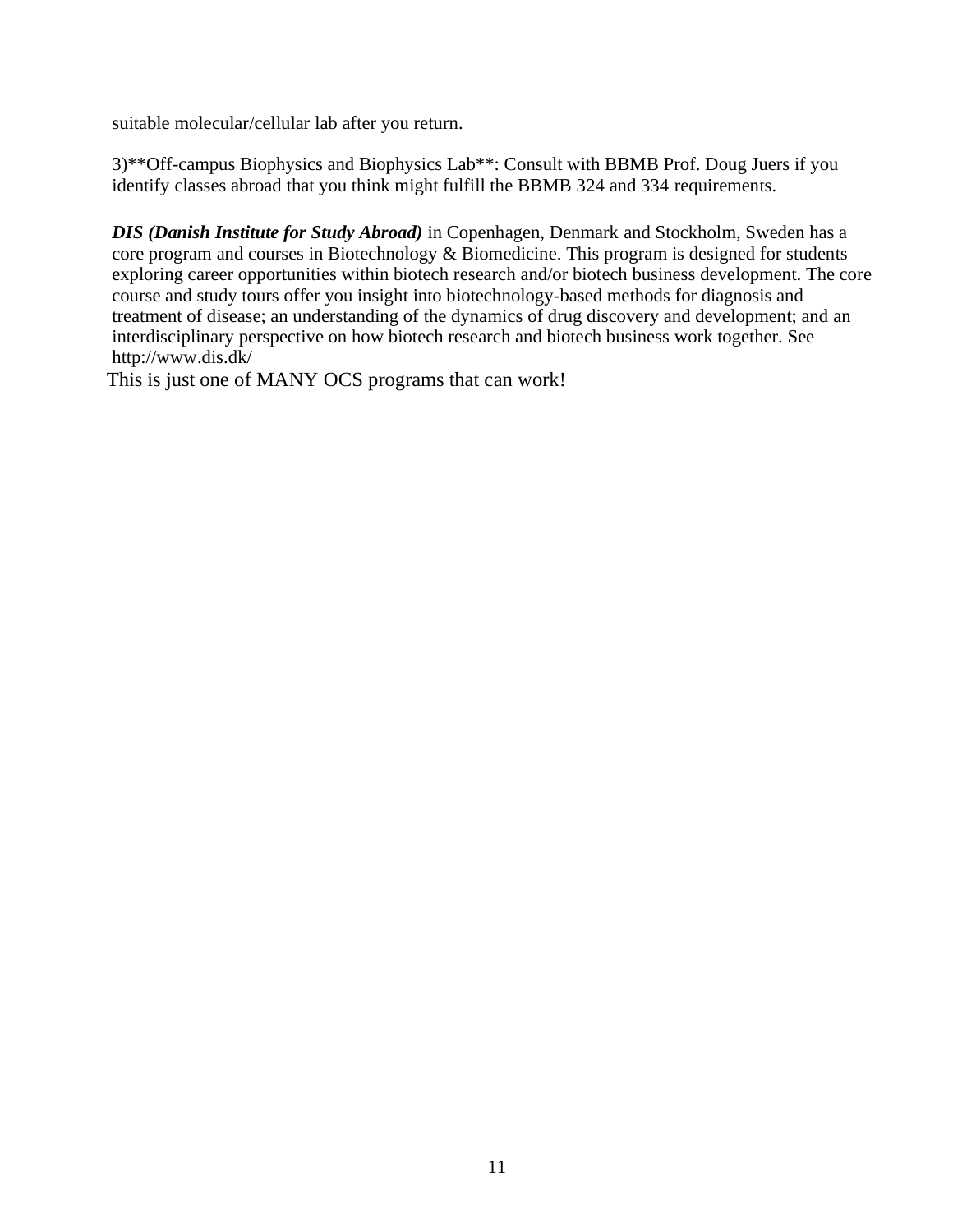## **V. Post – Graduation Plans**

Immediately after graduation, BBMB majors choose many different paths to future careers: immediate employment in academic, governmental, or biotech labs; assignments in the Peace Corps, Teach for America, Americorps or other volunteer/service organizations; post-graduate fellowships or internships; and graduate or professional education.

## **A. JOB SEARCHING**

For academic research labs or biotech companies, you may find positions via direct inquiry to the institution or company (either specific lab/dept or to the HR dept). Also, job placement ads are available in professional journals, such as *Science, Chemical and Engineering News*, *Physics Today.*

## **B. APPLYING TO GRADUATE SCHOOLS**

Graduate school focuses on research. Students interested in pursuing graduate study in the molecular and cellular life sciences or related fields should plan to submit applications by ~Dec. 1 for admission the following Fall. Refer to info on each individual grad program for exact due dates. A number of resources are available to help you with selecting and getting accepted into a graduate program. Early in the process you should talk with your adviser or another faculty member about your plans. This conversation can help sort out your interests and identify the types of program you may wish to consider. Talk with at least one faculty member whose expertise is in that area; he or she will be able to help you identify graduate programs that are strong in your area of interest and often can supplement written sources with personal knowledge about institutions and individual researchers.

There are several valuable references available on graduate programs. Keep in mind, however, that your graduate school experience is more a function of your laboratory, your graduate advisor, and your individual accomplishments, rather than the university program you are in.

• *Peterson's Guide to Graduate* https://www.petersons.com/graduate-schools.aspx

## *Graduate Program Application requirements:*

- $\Box$  Research experience: Grad school is reearch training, and you aren't going to get into a graduate program w/o prior research experience. Thanks to our rigorous BBMB thesis requirement, you'll have this covered - at least to a minimum level. More prestigious programs may prefer applicants with more prior research experience than is required for a Whitman thesis. Many Whitties find short-term research tech jobs after graduation that provide them w/ valuable experience and more knowledge about what they want to do.
- Graduate Record Examination (GRE): Some graduate schools still require that applicants take the GRE *general* test. (The subject GRE exam for Biochemistry, Cell, and Molecular Biology was discontinued in 2016.) The general tests are computer-based and are offered year round at regional centers, but not in Walla Walla. Information on registration dates, costs, and test locations, are available at GRE.org. Note that registration deadlines are often ~6 weeks before the exam date. So plan ahead.
- Letters of Reference: Usually three evaluations will be required for each application from faculty members or research mentors who know your work well and, if possible, have taught you in recent or upper level courses. Many programs have evaluators submit letters electronically. Writing good evaluations is a demanding task. Consequently you should give those persons who will write on your behalf as much lead time as possible - at least 2-3 weeks for the first letter.
- Visit to the school: Most programs which invite you to interview will pay for your entire visit (airfare, lodging, meals). Scheduling visits during the academic year can be challenging, but it's important. Virtural interviews have been used the past two years as well.
- Financial considerations: In graduate school, you are expected to do research full time, and most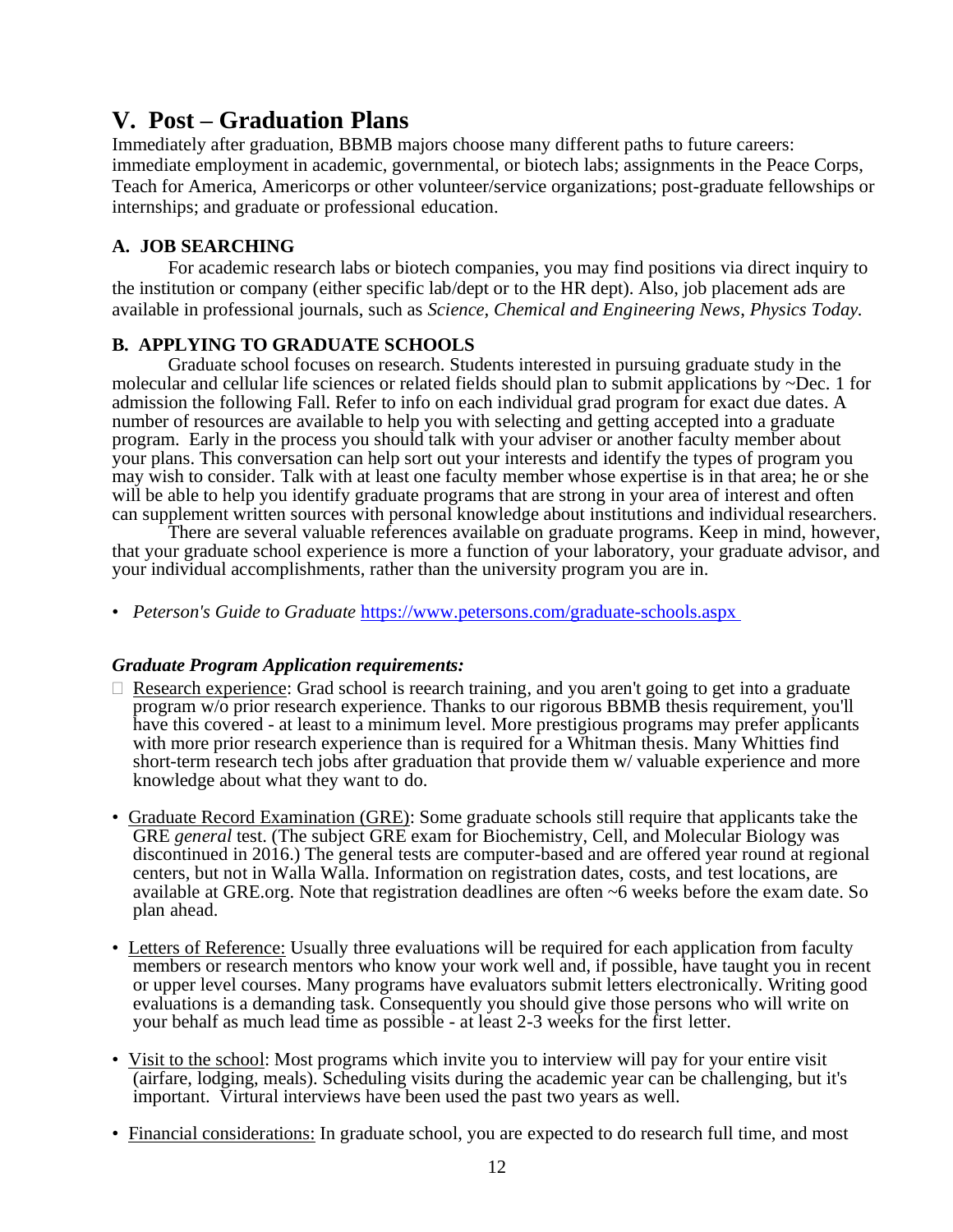doctoral programs in the molecular life sciences will provide a stipend (\$25,000+) and waive tuition. Accepted students may be expected to serve as a TA for undergraduate labs or classes.

## **C. POST-GRADUATE FELLOWHIPS**

#### **National Science Foundation (NSF) graduate fellowships**

NSF fellowships provide full support for three years of graduate study at any U.S. university. At the time of application, you must designate your first choice institution, but you are obligated to attend that institution. These are very prestigious, and therefore competitive awards. Consult with your academic advisor early in your senior year.

#### **Postbaccalaureate Intramural Research Training Award (IRTA)**

<http://www.training.nih.gov/student/pre-irta/previewpostbac.asp>

The IRTA program and the National Cancer Institute's Cancer Research Training Award (CRTA) provide opportunities for recent college graduates to spend a year engaged in biomedical research at the National Institutes of Health (NIH). Trainees work side-by-side with some of the leading scientists in the world in an environment devoted exclusively to biomedical research. Fellowships are available in the more than 1250 intramural laboratories of the National Institutes of Health (NIH), which are located on the main NIH campus in Bethesda, MD as well as in Baltimore and Frederick, MD; Research Triangle Park, NC; Phoenix, AZ; Hamilton, MT; and Detroit, MI.

#### **Fellowships for International Study**

Most fellowship programs for graduate study abroad require that applicants be nominated by their undergraduate institution. These include the Churchill, Fulbright, Marshall, Rhodes and Watson Fellowships. Generally these programs carry certain restrictions such as location of study and career goals. Further details may be obtained from the Post-graduate Fellowships and Grants Office in RCC.

## **D. APPLYING TO HEALTH PROFESSIONS SCHOOLS**

If you are considering a career in the health professions - medicine, nursing, public health pharmacy, dentistry, veterinary medicine, etc., *contact Kimberly Mueller, Whitman's Director of Health Professions Advising* as early as you can. She will provide the specialized advice you need to meet requirements for these various professional programs.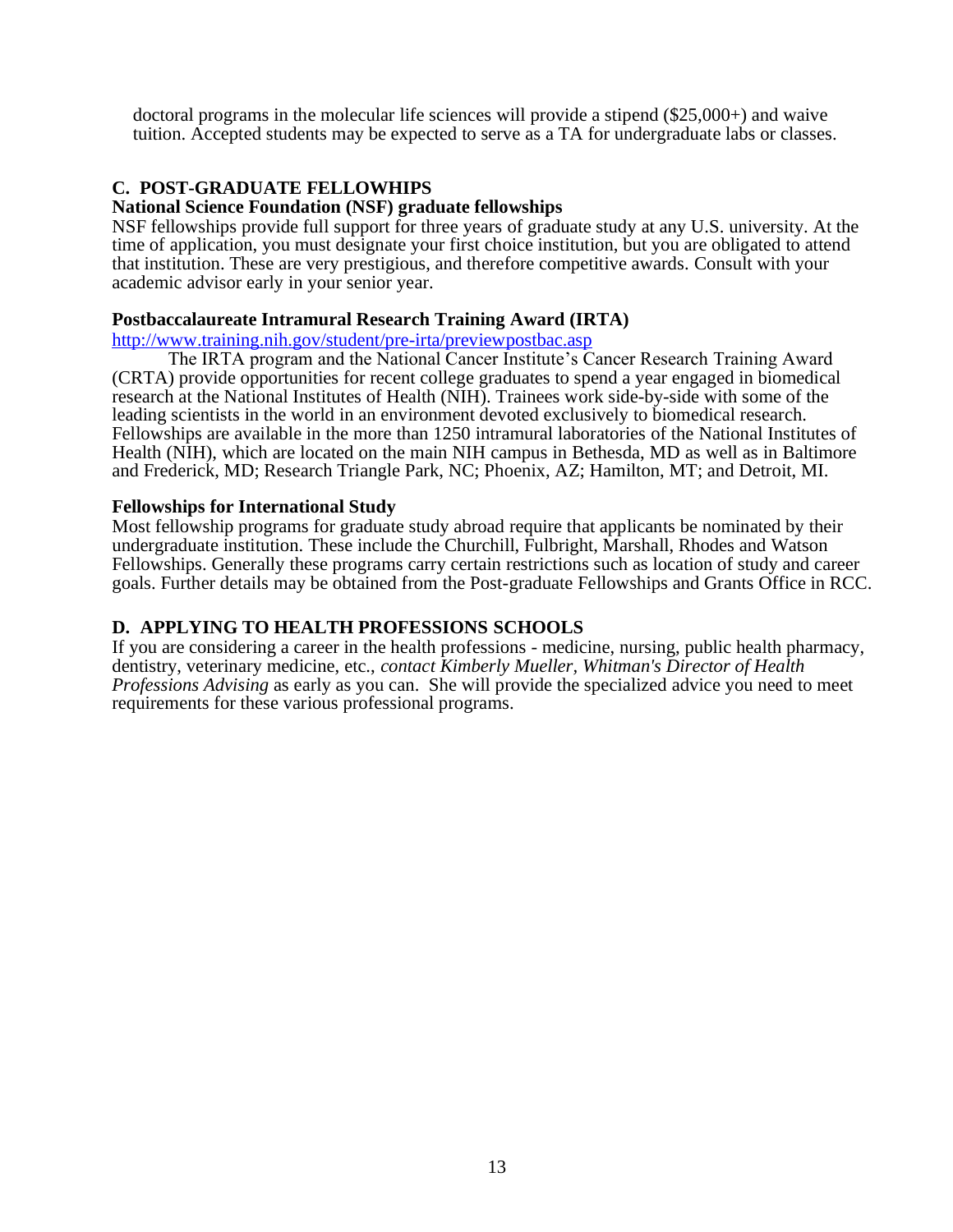## **APPENDIX A: SAMPLE 4-yr plans for BBMB**

Here are several SAMPLE 4-yr plans… these are just *examples of how a student could successfully complete the BBMB major in 8 semesters*. Your actual sequence will vary, depending on what math and chem courses you start in, whether you are transferring credits from another school, off campus study plans, and other course interests. Each semester you will add other classes to complete  $\sim$  15-18 credits per semester.

#### **Sample plan # 1: 100- and 200- level BBMB prerequisites completed in 4 semesters**

| Fall yr 1:      |                        |           | Spring yr 1:    |                    |           |
|-----------------|------------------------|-----------|-----------------|--------------------|-----------|
| GenS 145        | Complex questions      | (4)       | GenS $146$      | Powerful arguments | (4)       |
| Chem $125*$     | Gen Chem               | (3)       | Chem $126*$     | Gen Chem           | (3)       |
| Chem $135*$     | Gen Chem Lab           | (1)       | Chem $136*$     | Gen Chem Lab       | (1)       |
| Math 125        | Calculus I             | (3)       | Math 126        | Calculus II        | (3)       |
|                 |                        |           | <b>Phys 155</b> | Gen Physics        | (4)       |
| Fall yr 2:      |                        |           | Spring yr 2:    |                    |           |
| Chem 245        | Organic Chem           | (3)       | Chem $246$      | Organic Chem       | (3)       |
| Chem 251        | Org Chem Lab           | (1)       | Chem 252        | Organic Lab        | (1)       |
| Phys 156        | Gen Physics            | (4)       | <b>Biol 205</b> | Genetics           | (3)       |
| <b>Biol</b> 111 | <b>Biological Prin</b> | (4)       | Math 225        | Calculus III       | (3)       |
| Fall yr 3:      |                        |           | Spring yr 3:    |                    |           |
| <b>BBMB</b> 324 | <b>Biophysics</b>      | (3)       | <b>BBMB 325</b> | Biochemistry       | (3)       |
| <b>BBMB</b> 334 | <b>Biophysics Lab</b>  | (1)       | <b>BBMB</b> 335 | Biochemistry Lab   | (1)       |
| elective        |                        |           | elective        |                    |           |
| Fall yr 4:      |                        |           | Spring yr 4:    |                    |           |
| <b>BBMB 326</b> | Molecular Biology      | (3)       | <b>BBMB 400</b> | Senior Seminar     | (1)       |
| <b>BBMB 336</b> | Molecular Biology Lab  | (1)       | <b>BBMB 490</b> | Senior Thesis      | $(1-3)$ # |
| <b>BBMB 490</b> | <b>Senior Thesis</b>   | $(1-3)$ # | elective        |                    |           |
| elective        |                        |           |                 |                    |           |

#### **Sample plan # 2: 100- and 200- level BBMB prerequisites completed in 5 semesters**

| Fall yr 1:      |                       |                  | Spring yr 1:    |                        |           |
|-----------------|-----------------------|------------------|-----------------|------------------------|-----------|
| GenS 145        | Complex questions     | (4)              | GenS $146$      | Powerful arguments     | (4)       |
| Chem $125*$     | Gen Chem              | (3)              | Chem $126*$     | Gen Chem               | (3)       |
| Chem $135*$     | Gen Chem Lab          | (1)              | Chem $136*$     | Gen Chem Lab           | (1)       |
| Math 125        | Calculus I            | (3)              | <b>Biol 111</b> | <b>Biological Prin</b> | (4)       |
| Fall yr 2:      |                       |                  | Spring yr 2:    |                        |           |
| Chem 245        | Organic Chem          | (3)              | Chem 246        | Organic Chem           | (3)       |
| Chem 251        | Org Chem Lab          | $\left(1\right)$ | Chem $252$      | Organic Lab            | (1)       |
| <b>Biol 205</b> | Genetics              | (3)              | <b>Phys 155</b> | Gen Physics            | (4)       |
| Math 126        | Calculus II           | (3)              | elective        |                        |           |
| Fall yr 3:      |                       |                  | Spring yr 3:    |                        |           |
| <b>Phys 156</b> | Gen Physics           | (4)              | <b>BBMB</b> 325 | Biochemistry           | (3)       |
| Math 225        | Calculus III          | (3)              | <b>BBMB 335</b> | Biochemistry Lab       | (1)       |
| elective        |                       |                  | elective        |                        |           |
| Fall yr 4:      |                       |                  | Spring yr 4:    |                        |           |
| <b>BBMB</b> 324 | <b>Biophysics</b>     | (3)              | <b>BBMB 400</b> | Senior Seminar         | (1)       |
| <b>BBMB 334</b> | Biophysics Lab        | (1)              | <b>BBMB 490</b> | Senior Thesis          | $(1-3)$ # |
| <b>BBMB</b> 326 | Molecular Biology     | (3)              | elective        |                        |           |
| <b>BBMB</b> 336 | Molecular Biology Lab | (1)              |                 |                        |           |
| <b>BBMB 490</b> | <b>Senior Thesis</b>  | $(1-3)$ #        |                 |                        |           |

#### **Sample plan # 3: Placement into Chem 140 and Math 126**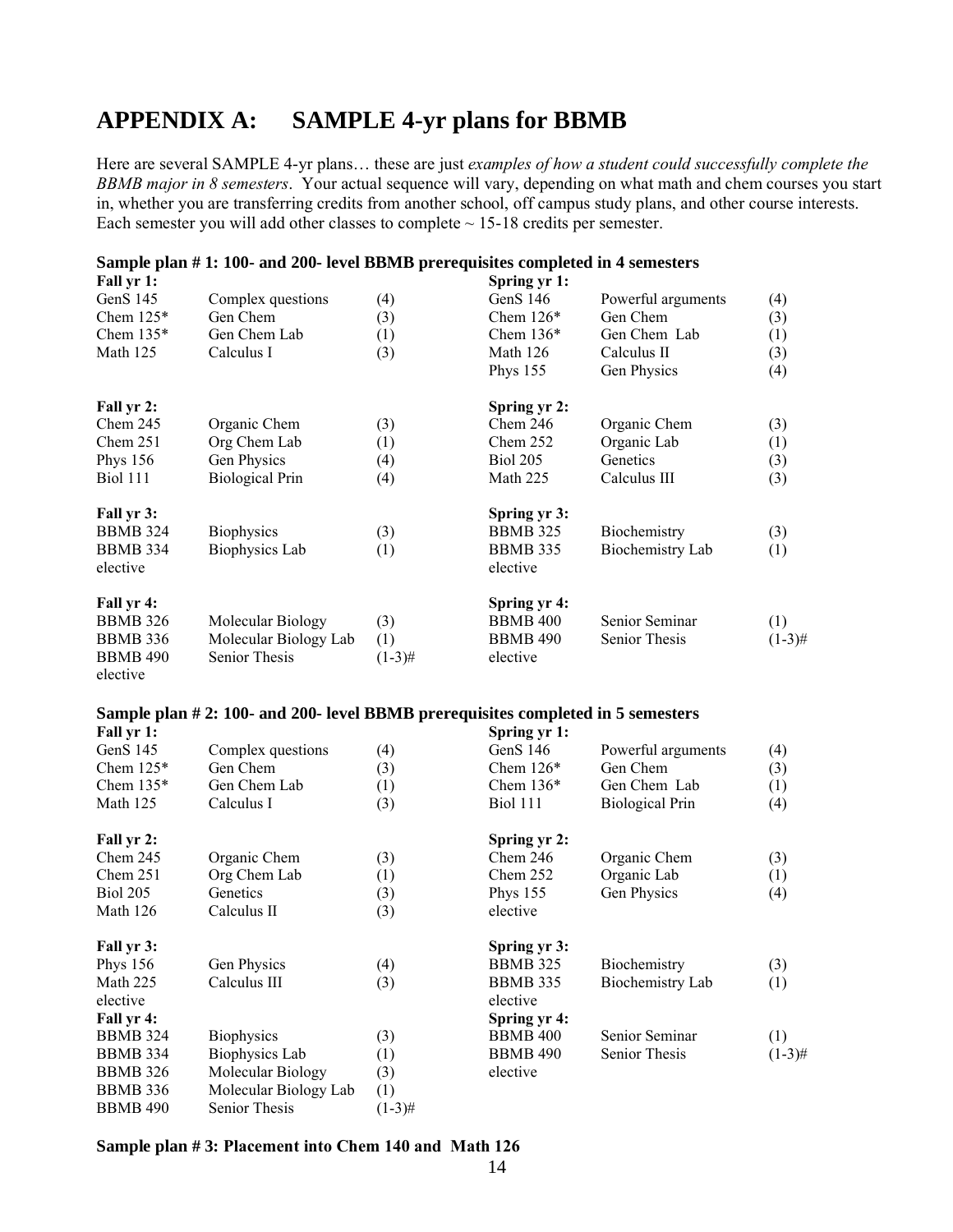| Fall yr 1:<br>GenS 145<br>Chem $140*$<br>Math 126                               | Complex questions<br>Gen Chem<br>Calculus II                | (4)<br>(3)<br>(3)        | Spring yr 1:<br>GenS 146<br><b>Biol 111</b><br><b>Phys 155</b> | Powerful arguments<br><b>Biological Prin</b><br>Gen Physics | (4)<br>(4)<br>(4) |
|---------------------------------------------------------------------------------|-------------------------------------------------------------|--------------------------|----------------------------------------------------------------|-------------------------------------------------------------|-------------------|
| Fall yr 2:<br>Chem 245<br>Chem 251<br><b>Phys 156</b><br>Math 225               | Organic Chem<br>Org Chem Lab<br>Gen Physics<br>Calculus III | (3)<br>(1)<br>(4)<br>(3) | Spring yr 2:<br>Chem 246<br>Chem 252<br>Biol 205               | Organic Chem<br>Organic Lab<br>Genetics                     | (3)<br>(1)<br>(3) |
| Fall yr 3:<br><b>BBMB 324</b><br><b>BBMB 334</b><br>elective                    | Biophysics<br><b>Biophysics Lab</b>                         | (3)<br>(1)               | Spring yr 3:<br><b>BBMB 325</b><br><b>BBMB 335</b><br>elective | Biochemistry<br><b>Biochemistry Lab</b>                     | (3)<br>(1)        |
| Fall yr 4:<br><b>BBMB 326</b><br><b>BBMB 336</b><br><b>BBMB 490</b><br>elective | Molecular Biology<br>Molecular Biology Lab<br>Senior Thesis | (3)<br>(1)<br>$(1-3)$ #  | Spring yr 4:<br><b>BBMB 400</b><br><b>BBMB 490</b><br>elective | Senior Seminar<br>Senior Thesis                             | (1)<br>$(1-3)$ #  |
|                                                                                 | Sample plan #4: Off-campus study during $6th$ semester      |                          |                                                                |                                                             |                   |
| Fall yr 1:                                                                      |                                                             |                          | Spring yr 1:                                                   |                                                             |                   |
| GenS 145                                                                        | Complex questions                                           | (4)                      | GenS 146                                                       | Powerful arguments                                          | (4)               |
| Chem $140*$                                                                     | Gen Chem                                                    | (3)                      | <b>Biol 111</b>                                                | <b>Biological Prin</b>                                      | (4)               |
| Math 126                                                                        | Calculus II                                                 | (3)                      | Phys 155                                                       | Gen Physics                                                 | (4)               |
| Fall yr 2:                                                                      |                                                             |                          | Spring yr 2:                                                   |                                                             |                   |
| Chem 245                                                                        | Organic Chem                                                | (3)                      | Chem 246                                                       | Organic Chem                                                | (3)               |
| Chem 251                                                                        | Org Chem Lab                                                | (1)                      | Chem 252                                                       | Organic Lab                                                 | (1)               |
| <b>Phys 156</b>                                                                 | Gen Physics                                                 | (4)                      | Biol 205                                                       | Genetics                                                    | (3)               |
| Math 225                                                                        | Calculus III                                                | (3)                      |                                                                |                                                             |                   |
| Fall yr 3:<br><b>BBMB 325</b><br><b>BBMB 324</b><br><b>BBMB 334</b>             | Biochemistry<br><b>Biophysics</b><br><b>Biophysics Lab</b>  | (3)<br>(3)<br>(1)        | Spring yr 3:<br>OFF CAMPUS STUDY                               |                                                             |                   |
| elective                                                                        |                                                             |                          |                                                                |                                                             |                   |

| Fall yr 4:      |                            |     | Spring yr 4:    |                  |           |
|-----------------|----------------------------|-----|-----------------|------------------|-----------|
| <b>BBMB</b> 326 | Molecular Biology          | (3) | <b>BBMB</b> 335 | Biochemistry Lab | (1)       |
| BBMB 336        | Molecular Biology Lab      |     | BBMB 400        | Senior Seminar   |           |
| <b>BBMB 490</b> | Senior Thesis<br>$(1-3)$ # |     | <b>BBMB 490</b> | Senior Thesis    | $(1-3)$ # |
| Elective        |                            |     | elective        |                  |           |

\* Chem 140 can be substituted for Chem 125,135,126,136 # a total of 3 credits of Senior Thesis are required

Electives: any course 200-level and above in BBMB, Biol, Chem, Phys, Math/Statistics, Comp Sci

## **APPENDIX B: BBMB course descriptions**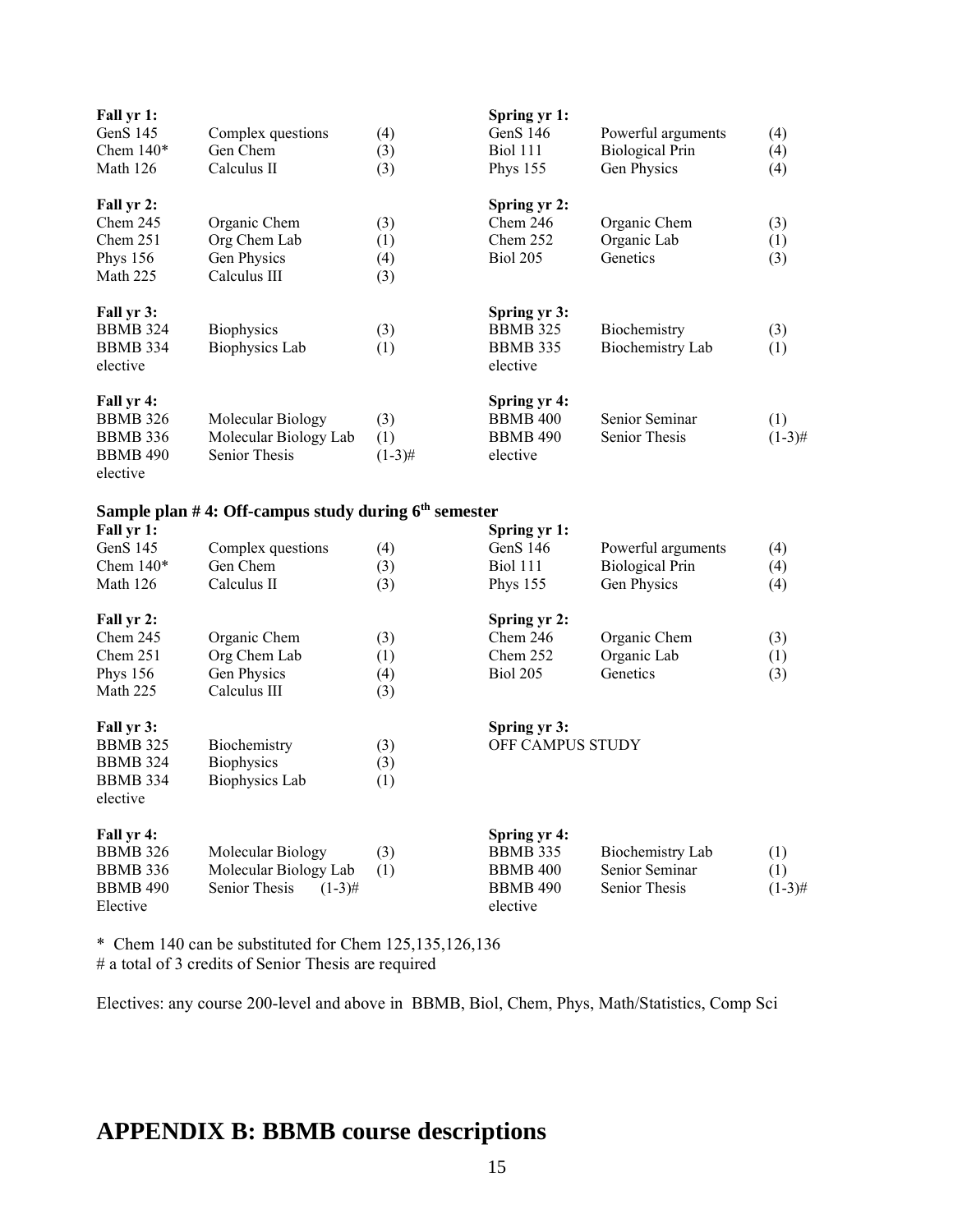[Check the current issue of the course catalog for recent updates on pre-requisites and scheduling]

#### **324 Biophysics Fall Juers 3 credits**

The application of concepts and approaches from physics (e.g. mechanics, thermodynamics and electromagnetism) to deepen understanding of molecular and cell biology. We will focus on simplified models that capture the salient features of biological systems. Example topics include diffusion, hydrodynamics and cellular locomotion, free energy transduction, ligand binding, entropic forces, enzyme kinetics, molecular motors, macromolecular conformation, and signal propagation in neurons. Three one-hour lectures per week; weekly problem sets; exams.

May be elected as Physics 324. *Prerequisites:* Physics 156 and Mathematics 225.

#### **325 Biochemistry**

#### **Fall, Spring Fall: Russo; Spring: Moss 3 credits**

This course provides students with a detailed examination of protein structure and function, focusing on the role of proteins in molecular recognition and catalysis. Topics include: techniques used to characterize proteins; enzyme kinetics and mechanisms; signal transduction across membranes; bioenergetics; catabolism of proteins, fats, and carbohydrates; and integration of metabolism and disease. Students will actively participate in group problem- solving, and gain experience reading and critiquing scientific journal articles. Applies to the Molecular/Cell requirement for the Biology major. *Prerequisites*: Biology 111 and Chemistry 246.

#### **326 Molecular Biology**

#### **Fall Vernon 3 credits**

Examination of nucleic acid structure and function, focusing on gene expression and mechanisms of gene regulation. Other topics include molecular biology of viruses, mobile genetic elements, the genetic basis of cancer, and aspects of genomics. Required for BBMB majors. Applies to the Molecular/Cell requirement for Biology majors. *Prerequisite*: Biology 205. *Pre- or corequisite*: BBMB 325. Open to non-BBMB majors only with consent of instructor.

#### **334 Biophysics Laboratory**

#### **Fall Juers 1 credit**

Laboratory exercises on a range of biophysical topics. Experimental testing of models developed in BBMB 324. Study of macromolecules using techniques that may include absorption spectroscopy, fluorescence spectroscopy, circular dichroism, NMR, crystallization and structure determination via X-ray diffraction. One three- to four- hour laboratory per week. May be elected as Physics 334. *Corequisite:* BBMB 324. Open to non-BBMB majors only with consent of instructor.

#### **335 Biochemistry Laboratory Spring Russo 1 credit**

A semester-long team project introducing students to the core laboratory techniques and methods in protein biochemistry for characterizing a catalytic protein. Students will engage in biochemical reagent preparation, enzyme isolation and purification, enzyme and protein assays, gel electrophoresis, and immunodetection methods. Applies to the Molecular/Cell requirement for the Biology major. *Prerequisites*: Biology 111 and Chemistry 136 or 140. *Pre- or corequisite*: BBMB 325. Open to non-BBMB majors only with consent of instructor.

#### **336 Molecular Biology Laboratory Fall Vernon 1 credit**

Laboratory exercises in nucleic acid biochemistry, including molecular cloning, PCR, and DNA and RNA isolation and analysis techniques. One three-hour laboratory per week. Applies to the Molecular/Cell requirement for the Biology major. *Corequisite*: BBMB 326. Open to non-BBMB majors only with consent of instructor.

#### **360-363 Special Topics in BBMB 1-4 credits**

Any current offerings follow.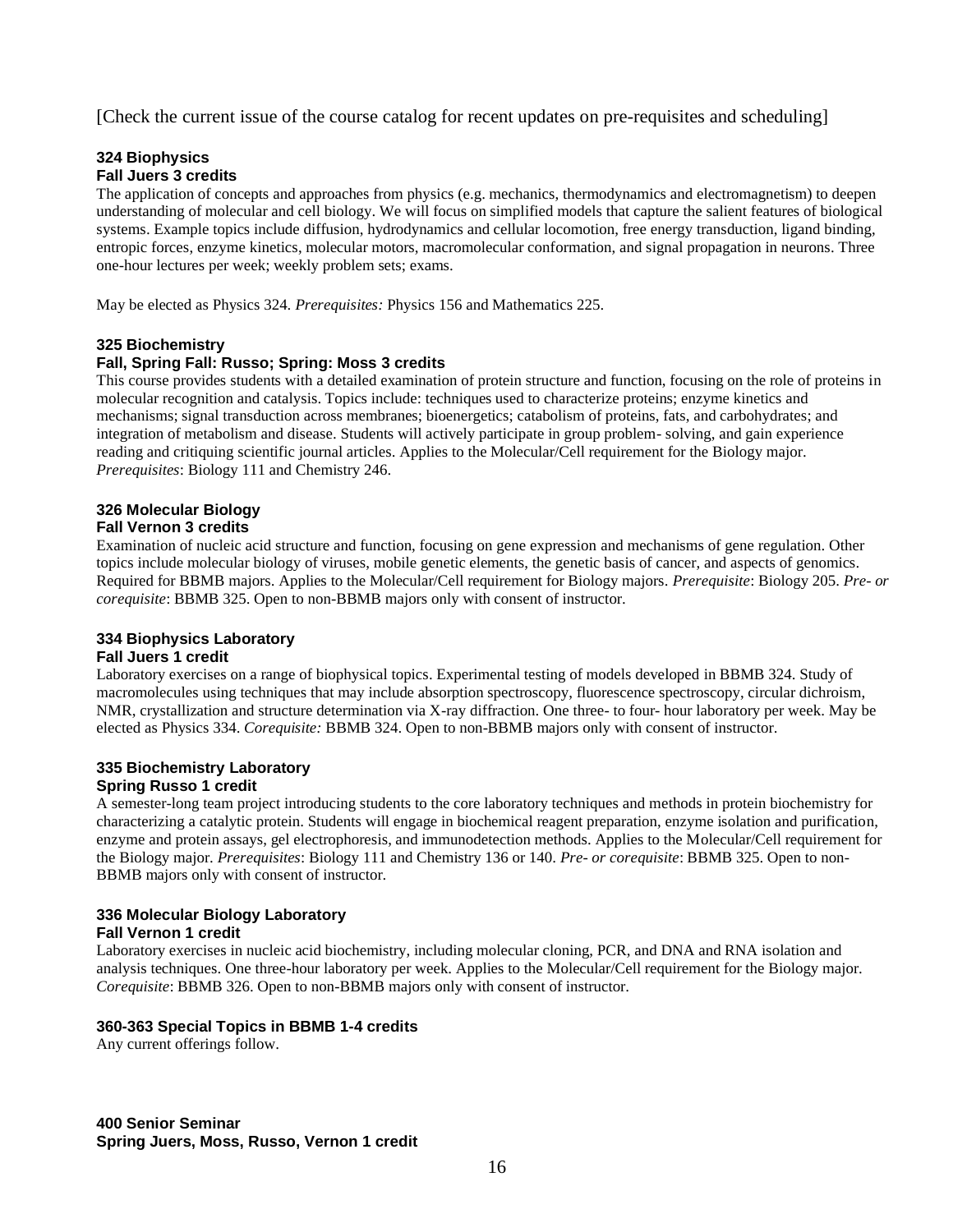The senior seminar will serve as the capstone of the major by providing a forum for all seniors to make a full-length oral presentation. Each student will describe the background, methodologies, and experimental results of the senior research project and respond to questions and critiques from his or her peers. Open to non-BBMB majors only with consent of instructors.

#### **430 Infectious Disease Fall Russo 3 credits**

This course will use the practices of public health to explore the role of infectious disease on human mortality and morbidity from biomedical, social, and economic perspectives. Readings, discussion, and journal writing will focus on: epidemiology and burden of disease, the immune system and the host response to viruses, bacteria, and parasites; antimicrobial agents and drug resistance; and vaccine development and policy. Each student will work in a team to present a week-long Case Study on a disease of global importance such as COVID, influenza, dengue, HIV, malaria, or tuberculosis. *Prerequisite:* consent of instructor.

#### **481, 482 Special Projects Fall, Spring Staff 1-2 credits**

Research projects or independent studies arranged with individual students. The students must consult with a faculty member prior to the semester of the anticipated project to determine if the project is suitable, and the project must be done with the supervision of a Whitman faculty member. *Prerequisite:* consent of instructor.

### **490 Senior Thesis Fall, Spring Staff 1-3 credits**

Each student will take part in a research project involving the collection and analysis of data, and write a thesis on that research in accepted scientific style. One or more drafts of the thesis will be required before the final version is due in the last week of classes. Each student also will publicly present his/her research results in the BBMB 400 Senior Seminar or a similar presentation venue. A total of three credits are required in the senior year; credits may be taken in the Fall and/or Spring. *Prerequisite:* consent of thesis advisor.

## **APPENDIX C: Research Internships- Information and Examples**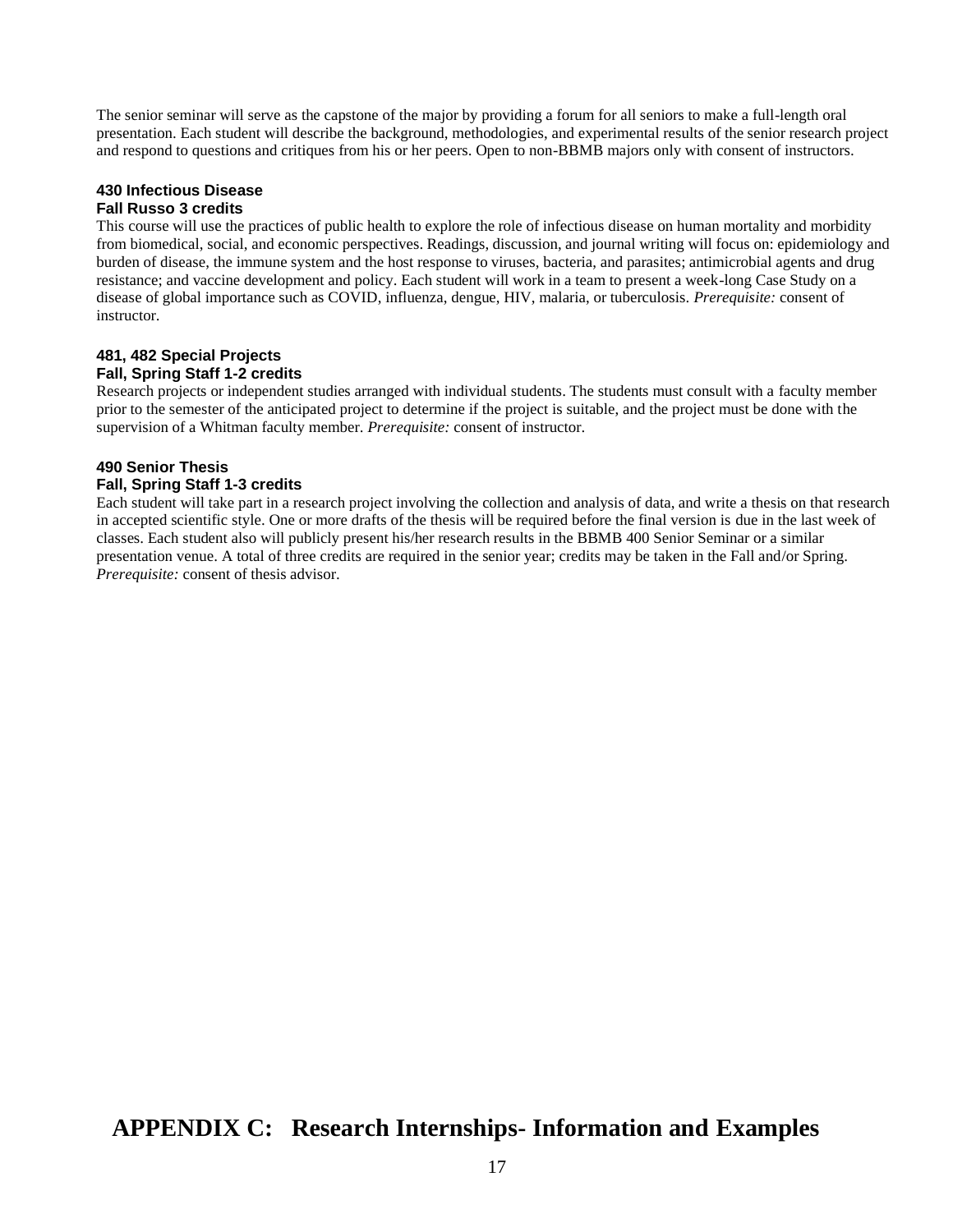BBMB's research and thesis requirements add a whole hands-on dimension to your Whitman education - one that complements all the book-learnin' you do for your classes here and gives you a different perspective on science. *Don't be too picky* about where you do your thesis research or even what the research subject is: it does *not* need to be closely related to your precise career goals. At this stage of your career, almost any research experience will prove valuable.

## **A. Projects at Whitman...**

Many professors in BBMB, biology, and chemistry provide student research opportunities in their laboratories. Some secure funds from research grants to support students during the summer as well as during the school year. There is also a Whitman Internship Program that provides stipends to students for summer work, on a competitive basis. Unfortunately, starting in 2014, this program may not support students doing work on campus. Still, you can contact them and inquire.

Feel free to approach any faculty in BBMB, Biology, or Chemistry to inquire about possibilities in their labs!

## **B. Off-Campus Projects**

You may be able to land a paid summer internship, or get paid with a Whitman Internship Grant, for research you do off campus (contact the Student Engagement Center for info on that program; deadline is in late March). Having funding from the Internship Program may make it easier to find an off-campus lab willing to take you for the summer. Lots of Whitties land lab gigs at universities, hospitals, or companies in their hometowns (many in the Northwest), just by contacting professors, doctors, or scientists at those places and *asking*.

#### **Whitman Partnerships**

Whitman College has grants to support 2 students each summer at Fred Hutch Cancer Research Center in Seattle and the Mayo Clinic in Rochester, MN, Jacksonville, FL, or Phoenix, AZ Se[e https://www.whitman.edu/academics/research](https://www.whitman.edu/academics/research)

Calls for applications will be made in November and applications are due early January. Contact Profs. Russo or Moss for more details.

## **Private research institutes** in the Puget Sound Area

Center for Infectious Diseases Researc[h http://www.cidresearch.org/](http://www.cidresearch.org/) Pacific Northwest Diabetes Research Institute [http://www.pnri.org](http://www.pnri.org/) PATH (Program for Appropriate Technology in Health) [http://www.path.org](http://www.path.org/) Institute for Systems Biology [http://www.systemsbiology.org](http://www.systemsbiology.org/) Allen Brain Institute

#### **Universities and other agencies in the Northwes**

WSU (many depts. incl Health Sciences in Spokane; Veterinary Sciences and SURF program in Pharm/Toxicology in Pullman; ) UW (many depts. including Biochemistry, Structural Biology) Other state universities in WA OHSU (many depts. including Cancer Center, CROET, Stroke Center, Vollum Institute) U. Idaho; Boise State University; Idaho State University Oregon State University U. of Oregon Walla Walla Health Dept. USDAextension officesorresearchprograms PNNL AnyhospitalorinstitutethathaslabsinSeattle,Portland,oranywhereelse(e.g.,SeattleChildrens', UWmedcampuses…)

## **Biotech & Pharmaceutical companies**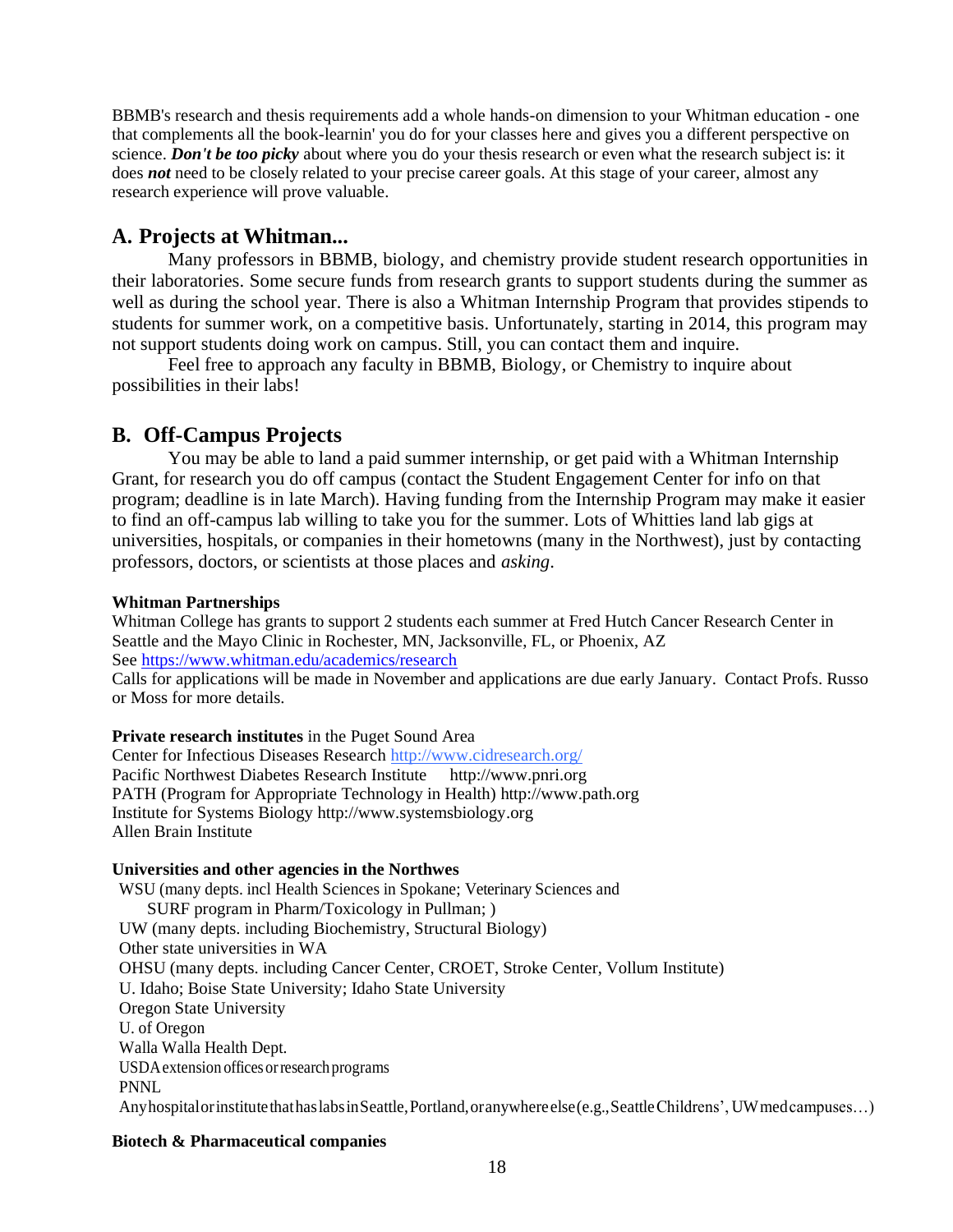Amgen [http://www.amgen.com](http://www.amgen.com/) AmpliPhi Biosciences Corp[: http://www.ampliphibio.com](http://www.ampliphibio.com/) CTI BioPharma Corp: [http://www.ctibiopharma.com](http://www.ctibiopharma.com/) Zymogenetics: [http://www.zymogenetics.com](http://www.zymogenetics.com/) Seattle Genetics, SEngine Precision Medicine, and others . . .

## **Other U.S. programs**

1. **National Science Foundation** The biggest and most diverse collection of undergraduate research opportunities in the U.S. is the NSF's REU (Research Experience for Undergraduates) program [ [http://www.nsf.gov/crssprgm/reu/reu\\_search.cfm\]](http://www.nsf.gov/crssprgm/reu/reu_search.cfm). REUs are full-time, paid summer research internships found at many universities. There are REU programs are all over the U.S., including the Northwest. Though funded by the NSF, REU programs are run independently by different universities: each REU program has its own focus and its own application process and deadlines. You

can get info on REU opportunities from individual university departments (such as biochemistry, cell biology, or microbiology department websites), *or* you can go directly to this excellent NSF website to get more info: [http://www.nsf.gov/crssprgm/reu/reu\\_search.cfm](http://www.nsf.gov/crssprgm/reu/reu_search.cfm) You can search that site for opportunities by geographic location or research topic. NSF REU programs are usually very competitive - but they offer diverse opportunities, they pay well, and are worth looking into. Helpful advice: don't just focus on REU programs at super-prestigious universities. There's a *lot* of cutting edge science done at scores of universities all over the country. In recent years Whitties have had great (sometimes careershaping) research experiences in universities in places like Iowa, Oklahoma, and Alabama.

2. **NIH Summer Research Program** (any of the National Institutes of Health) <http://www.training.nih.gov/programs/sip>

## **3. HHMI Janelia Undergraduate Scholars**

This program gives undergraduates an opportunity to spend 10 weeks during the summer working as an intern in the lab of a mentor at HHMI's Janelia Farm, one of the most prestigious, multidisciplinary biomedical science research centers. The scholars are encouraged to attend weekly seminars and other events at Janelia. At the end of the session, each scholar will present his or her work at a symposium. Housing is provided and there's a stipend paid for the 10-week period. The program also supports the most economical travel to and from Janelia <https://www.janelia.org/our-research/overview>

## **4. Pasteur Institute**

Located in the heart of Paris, the Institut Pasteur is one of the world's leading biomedical research organizations devoted to basic scientific research primarily in the area of infectious disease. The Pasteur Foundation Summer Internship Program provides U.S. undergraduates with the rare opportunity to conduct summer research at the Institut Pasteur. The foundation's goal is to encourage students in the pursuit of a scientific career and to expose them to an international laboratory experience. Each year, four laboratories at the Institut Pasteur are chosen to host U.S. undergraduates. During the internships, interns will carry out research supervised by a lab mentor. Applicants should be eager to engage with a different culture, and self-sufficient enough to arrange travel and secure housing in Paris. Interns receive a living allowance of several hundred dollars/week. See [http://www.pasteurfoundation.org/scientific-careers/summer-internship.](http://www.pasteurfoundation.org/scientific-careers/summer-internship)

## **5. Other Universities, Biotech Companies, Research Institutes, and Hospitals**

By looking at posters around the building or doing internet searches for summer undergraduate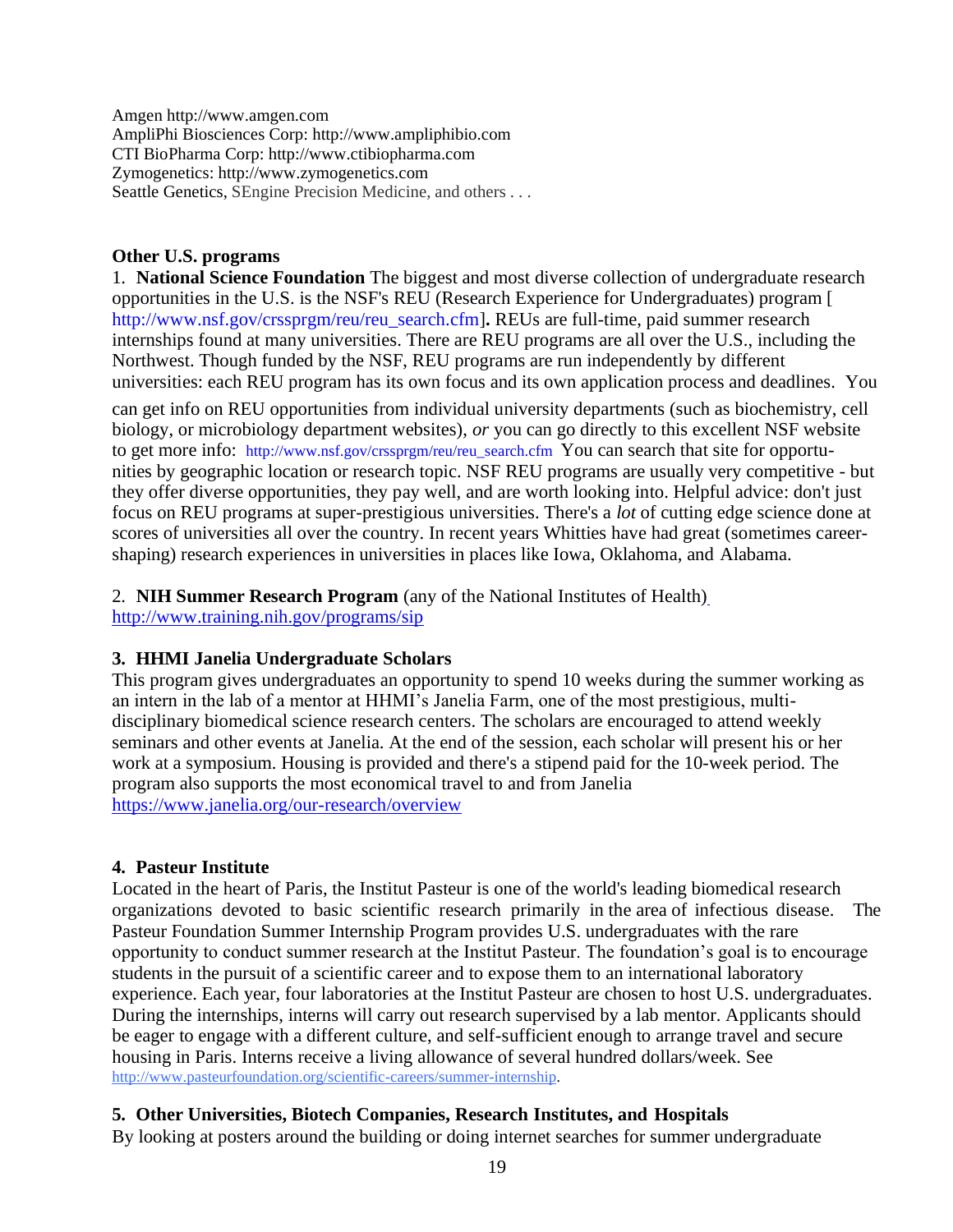research opportunities, you can identify many universities and institutions with summer research programs that pay good stipends for 8-10 weeks of research. Thanksgiving break or Winter break is a great time to start thinking about possible summer opportunities. Many of the programs have deadlines ranging from mid-January to Mar 1. New programs may not be advertised until December or January, so if you start to look in the fall semester, check again periodically for announcements of new programs.

But sometimes the most effective way to find a research gig is to email, phone, or just drop in on labs at universities or biotech companies in your hometown, or at other places where you might have a personal connection. Lots of Whitties have found internships by simply cold-calling professors or labs this way. If you aren't asking for pay, they may be very happy to take you on for a few weeks or even full time for a summer. If you do this early enough in the year, you can apply for Summer Internship funding from Whitman's Student Engagement Center [contact the SEC for more info on deadlines and criteria for Whitman summer funding]